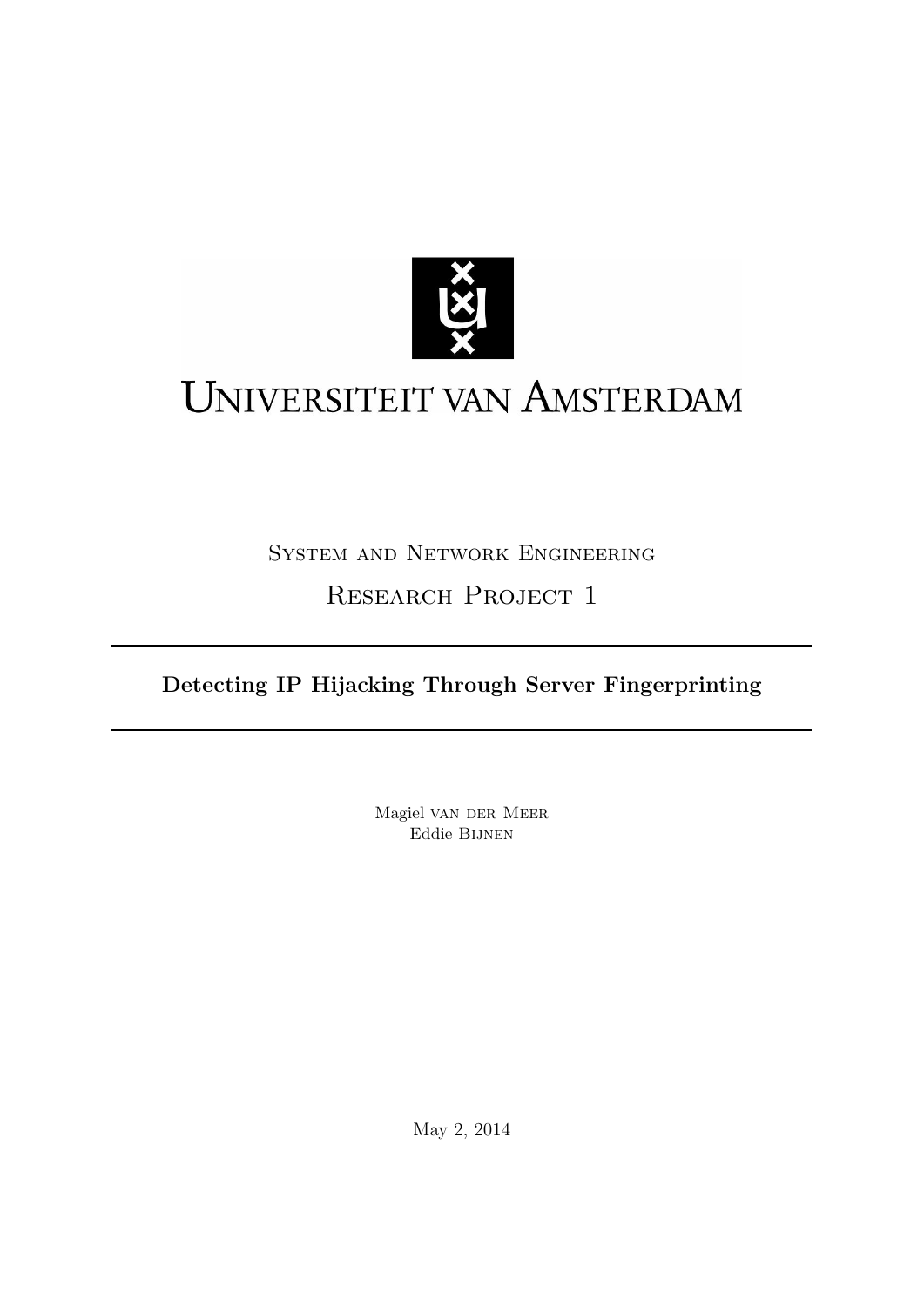#### Abstract

IP block hijacking has been possible for a long time. But as new attacks have been published, IP hijacking has become popular and the need to be able to detect this hijacking has become more urgent over the last years. Greenhost<sup>[1](#page-1-0)</sup> has asked us to take a look at the possibility of finger printing of services to be used to detect changes on a server.

We have created a framework called Articulus that manages multiple endpoints and through the help of third-party tools examines a server. This data is stored in a database for later comparison. After a selectable interval the server is examined again and the information is compared with that stored in the database. If the data is inconsistent, this might indicate a possible IP hijacking attempt. Because changes do not have to be malicious, we have created an algorithm that assigns a weight to each probe and calculates the likelihood that a change is malicious. The sensitivity of this calculation can be configured to allow different levels of certainty before reporting to the user.

The result is that it has become far more work for an attacker to hijack an IP or subnet and stay undetected. Notifications can be set-up to trigger on detected anomalies and notify over various channels like e-mail.

<span id="page-1-0"></span><sup>1</sup>https://Greenhost.nl/about-us/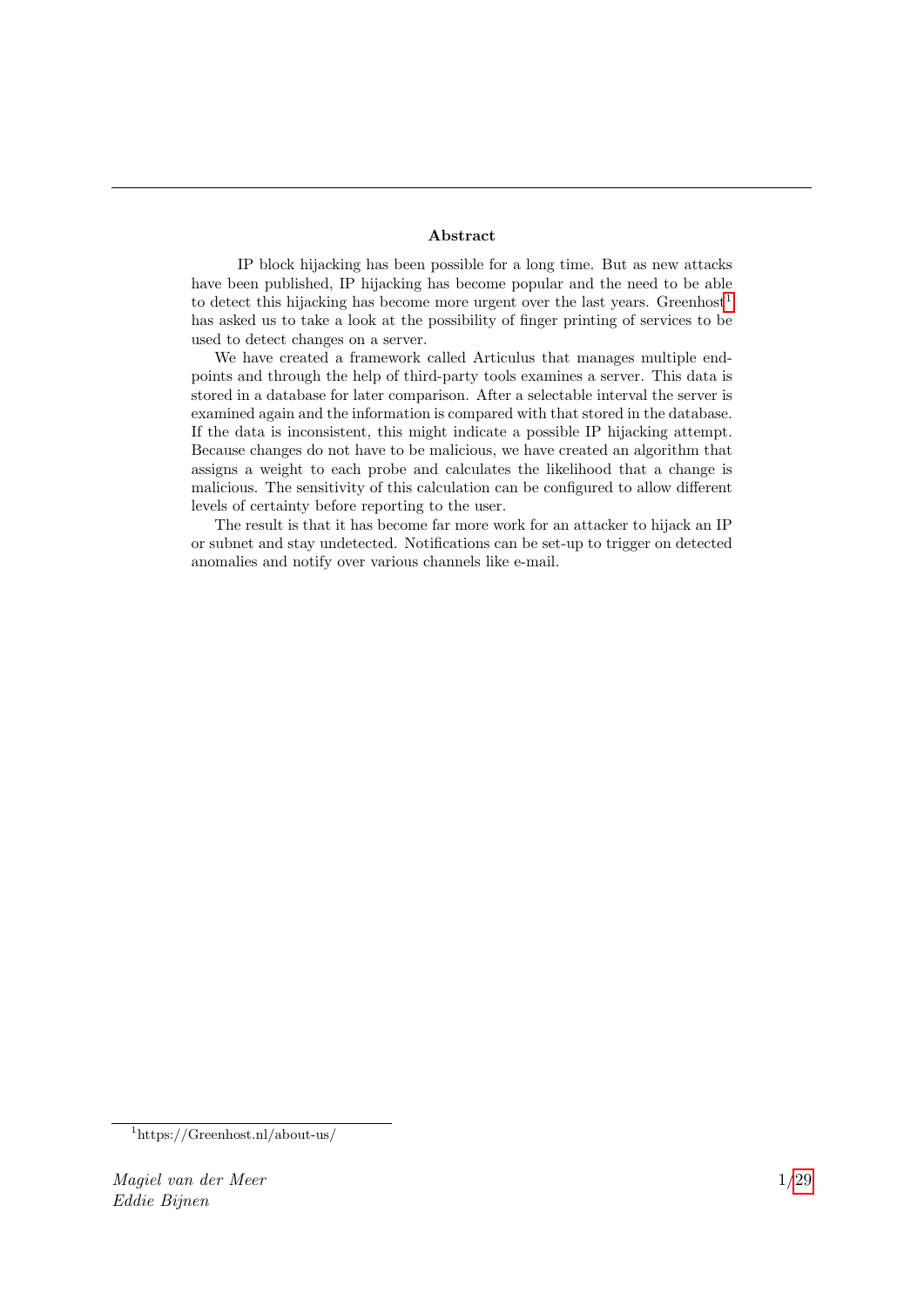CONTENTS

## Contents

| 1                | Introduction<br>4                                                                                                                                                                                                                       |                                                    |  |  |  |  |
|------------------|-----------------------------------------------------------------------------------------------------------------------------------------------------------------------------------------------------------------------------------------|----------------------------------------------------|--|--|--|--|
| $\boldsymbol{2}$ | Research question<br>6                                                                                                                                                                                                                  |                                                    |  |  |  |  |
| 3                | How does BGP hijacking work and what are the consequences?<br>3.1<br>$3.2\,$                                                                                                                                                            | 7<br>7<br>8                                        |  |  |  |  |
| 4                | Which solutions exist in detecting BGP hijacking?                                                                                                                                                                                       | 10                                                 |  |  |  |  |
| 5                | Which services can be probed for host fingerprint determination?<br>5.1<br>5.2<br>5.3<br>5.4<br>5.5<br>5.6<br>TCP/IP Fingerprinting $\ldots \ldots \ldots \ldots \ldots \ldots \ldots \ldots \ldots \ldots \ldots \ldots$<br>5.7<br>5.8 | 11<br>11<br>12<br>12<br>12<br>13<br>14<br>15<br>15 |  |  |  |  |
| 6                | How to analyse the gathered fingerprints to detect an attack?                                                                                                                                                                           | 17                                                 |  |  |  |  |
| 7                | Results<br>7.1<br>7.2<br>7.3                                                                                                                                                                                                            | 19<br>19<br>21<br>21                               |  |  |  |  |
| 8                | How can an attacker avoid detection?<br>8.1<br>8.2<br>8.3<br>8.4<br><u>. A series and a series are a series and a series and a series and a series and</u><br>8.5<br>Secure Socket Layer<br>8.6<br>8.7                                  | 24<br>24<br>24<br>25<br>25<br>25<br>25<br>25       |  |  |  |  |
| 9                | Conclusion<br>9.1                                                                                                                                                                                                                       | $\bf{27}$<br>27                                    |  |  |  |  |
|                  | References                                                                                                                                                                                                                              | 29                                                 |  |  |  |  |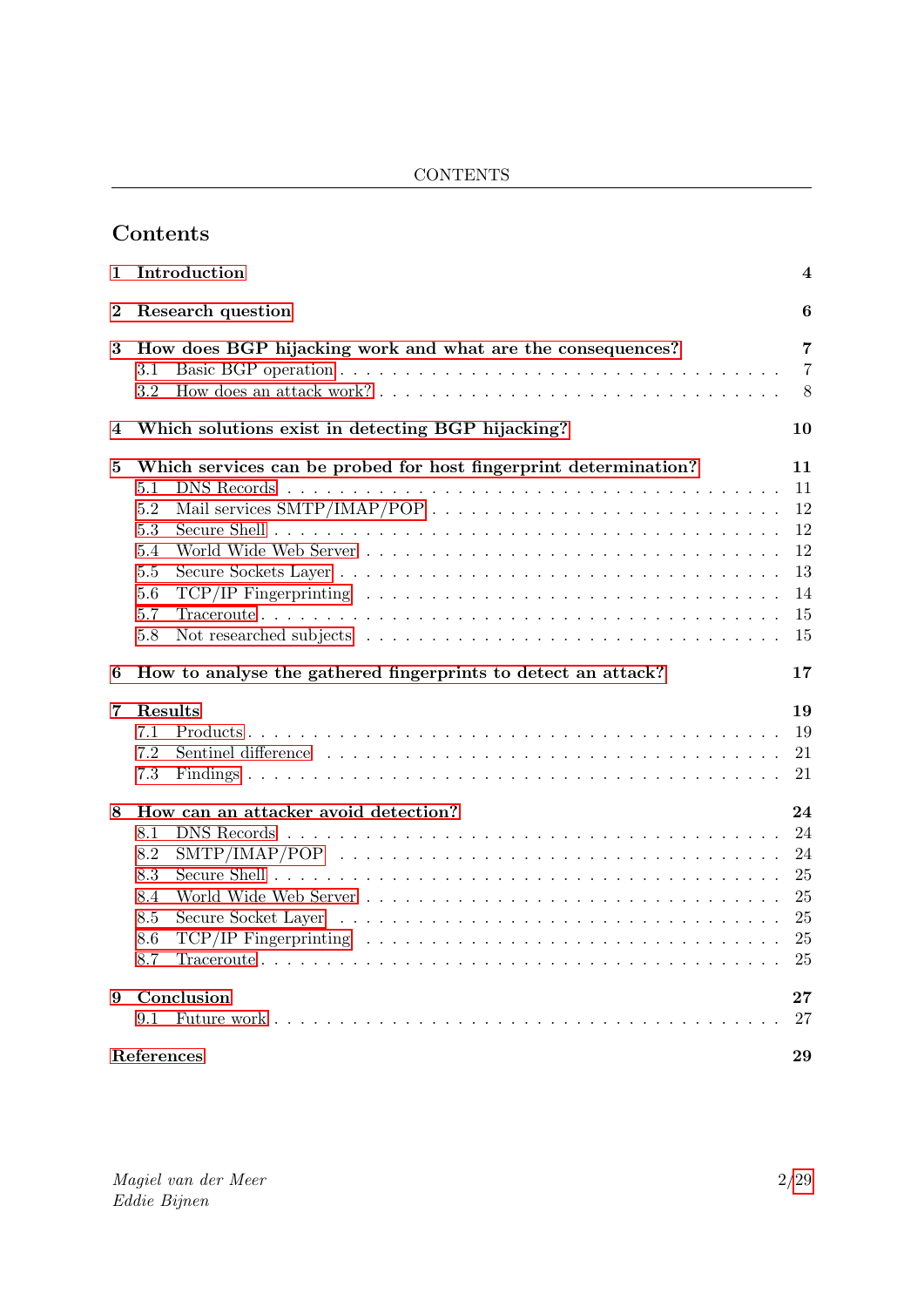#### LIST OF FIGURES

## List of Tables

## List of Figures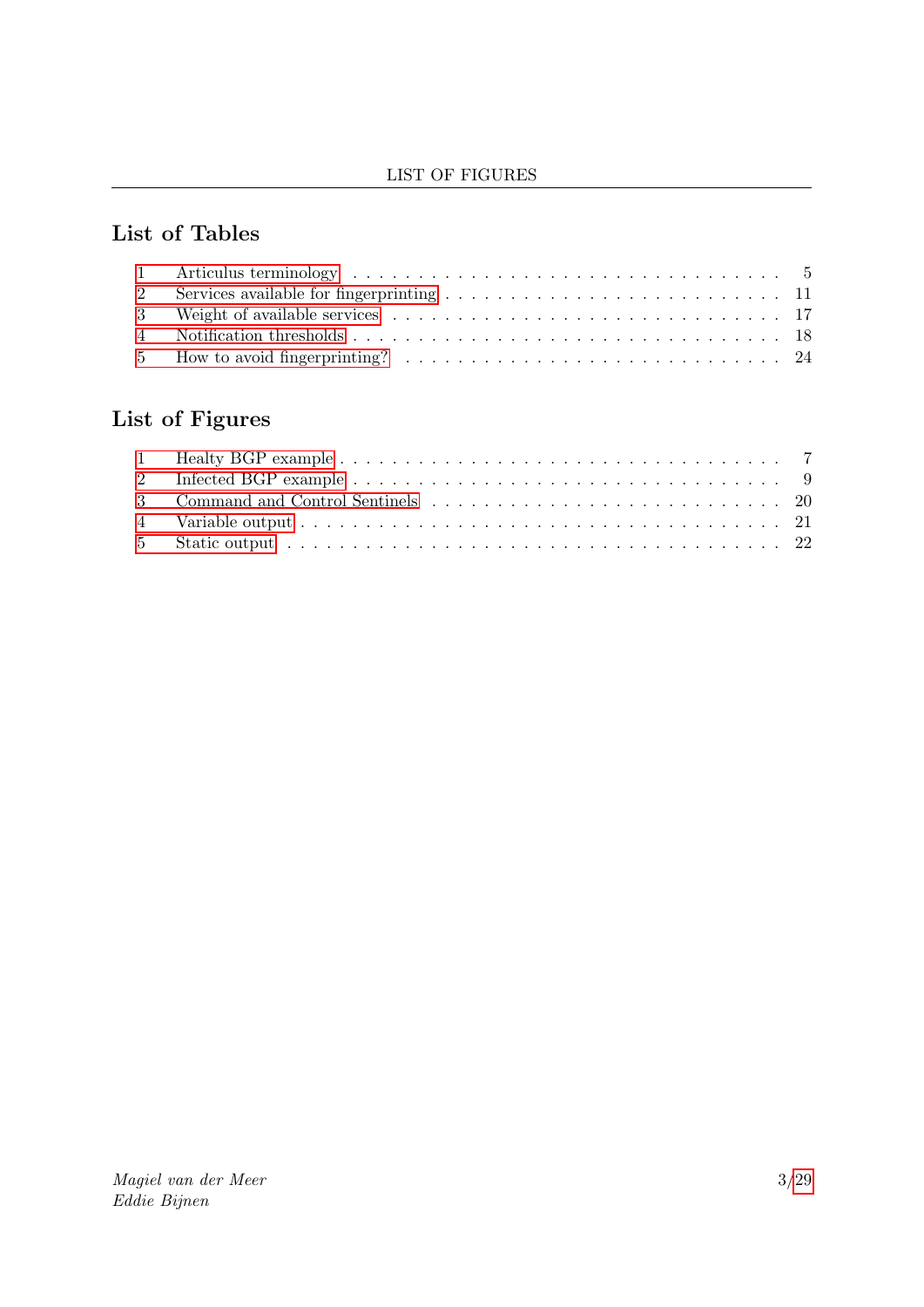## <span id="page-4-0"></span>1 Introduction

The Internet backbone has been built on trust and faith in the general good of the users. But this enormous growth of the Internet brought malicious participants with the intention to exploit other users and systems. The Border Gateway Protocol relies on this former trust. Once a machine is accepted into the BGP network there is very little stopping the machine from claiming an IP range and redirecting users to a malicious server or snoop on the user-generated traffic.

This is where this research project comes in. The researchers propose a network of sensors that will identify servers from different points on the Internet. When an attacker hijacks a subnet, it will be very difficult to mimic all the characteristics of the original servers inside the original subnet. Subtle changes can be detected by subsequently probing the at-risk targets.

#### Original request

To derive consistently functional and correct IP routing tables from a fluxing menagerie of BGP advertisements is not a matter of mere collection. Autonomous Systems employ filtering strategies to select the best available route to a given destination. Because the Internet is dynamic in its interconnectedness, routing changes are commonplace, and route filtering can only aspire to produce an ideal routing table, never with absolute certainty. This uncertainty opens a window to malicious route advertisements, in which a claim is made that a given IP subnet (victim subnet) is reachable via an AS with no legitimate claim to that subnet (malicious AS). If such malicious data is accepted into a routing table of an AS (victim AS) then a successful event of 'IP address hijacking' has occurred. At Greenhost, a hosting provider in Amsterdam, we have observed such an attack in the wild.

- How can we analyze aggregated BGP data from around the world to identify subnets as the potential victims of IP hijacking?
- How can we subsequently probe these at-risk subnets to gain additional positive or negative evidence of hijacking?

Greenhost is exploring possible answers to these questions through the development of analytical programs and distributed network probing agents.

#### <span id="page-4-1"></span>Articulus

Articulus is a framework entirely developed by Eddie Bijnen and Magiel van der Meer, whom shall from here on be referred to as 'The IP hijacking researchers'. All the (Python) code written and the designed database (MySQL) is own work and had no practical involvement of employees of Greenhost. Articules runs agent software on remote machines to enable them to receive tasks and report information back to the Command and Control (C&C) server. The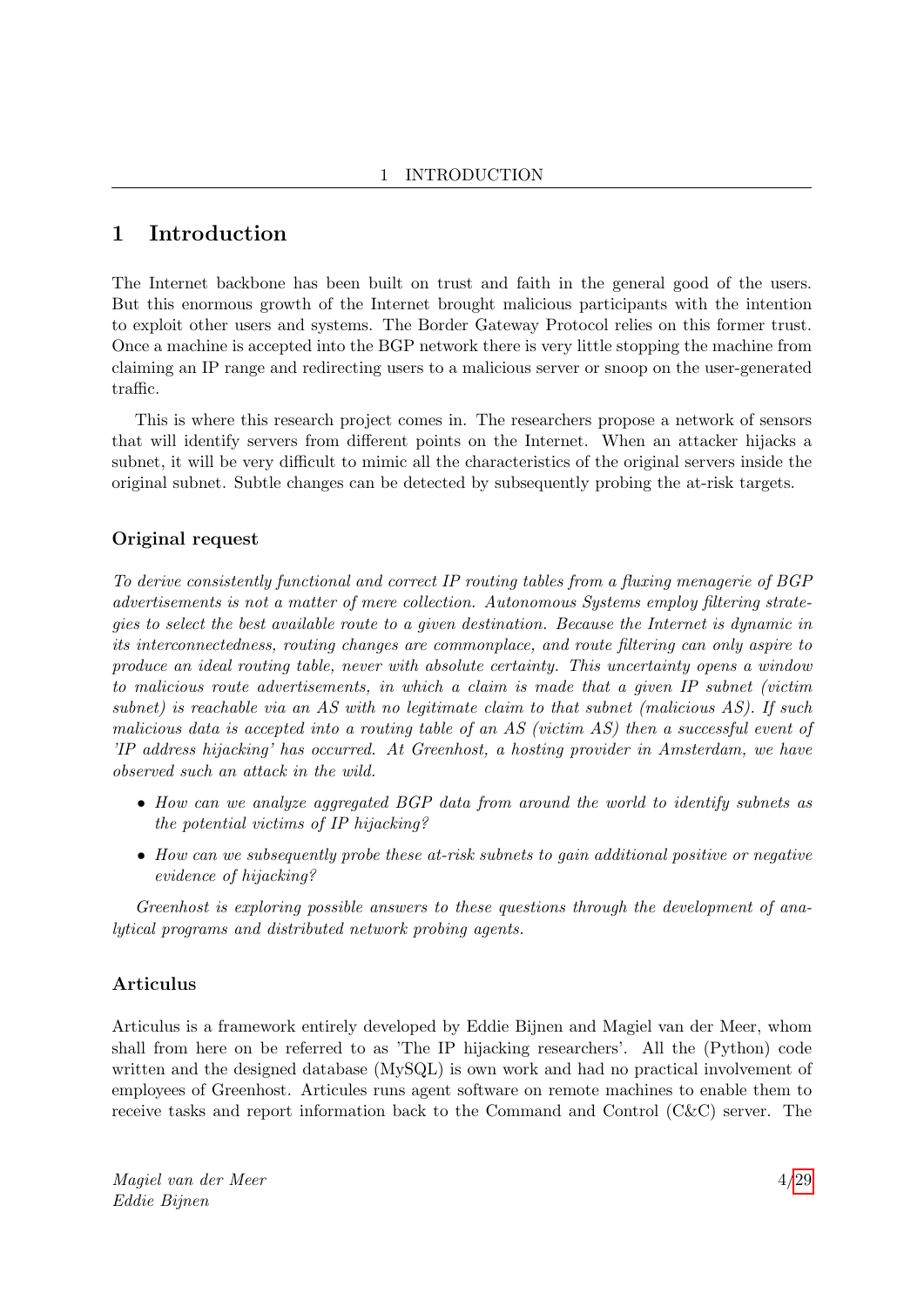C&C server maintains a database with the different results of the scan tasks and the results of each client machine (Sentinel).

The C&C server periodically compares historical and global data with the newly posted information from the Sentinels. When unexpected changes are found, a notification can be sent. This alert contains the change that has been detected giving the user the ability to take action. A management panel gives access to the results, Sentinel management and available scans.

The most important terminology which might not be self-explanatory used throughout the report is shown in Table [1:](#page-5-0)

| Used term | Description                                            |  |  |  |  |  |
|-----------|--------------------------------------------------------|--|--|--|--|--|
| Articulus | Creative Latin translation for 'finger'. Refers to the |  |  |  |  |  |
|           | fingerprints that are being gathered.                  |  |  |  |  |  |
| Finger    | The action of creating a fingerprint of a Node. In-    |  |  |  |  |  |
|           | cludes the external program needed for the fingerprint |  |  |  |  |  |
|           | gathering.                                             |  |  |  |  |  |
| Sentinel  | (Virtual) machine somewhere around the world.          |  |  |  |  |  |
|           | Gathers the fingerprints of the Nodes.                 |  |  |  |  |  |
| Node      | At-risk host. Services on these machines are finger-   |  |  |  |  |  |
|           | printed by Sentinels.                                  |  |  |  |  |  |
| Server    | Controls Sentinels, assigns Fingers to Sentinels. Com- |  |  |  |  |  |
|           | pares results from Sentinels and possibly notifies.    |  |  |  |  |  |

<span id="page-5-0"></span>Table 1: Articulus terminology

All the code needed to continue development from the current state of Articulus can be found at <http://magiel.v-dmeer.nl/projects/RP1/articulus.zip>. The package includes:

- SQL database
- Server side Python API
- Server side management API
- Management interface in HTML and JavaScript
- Client side Python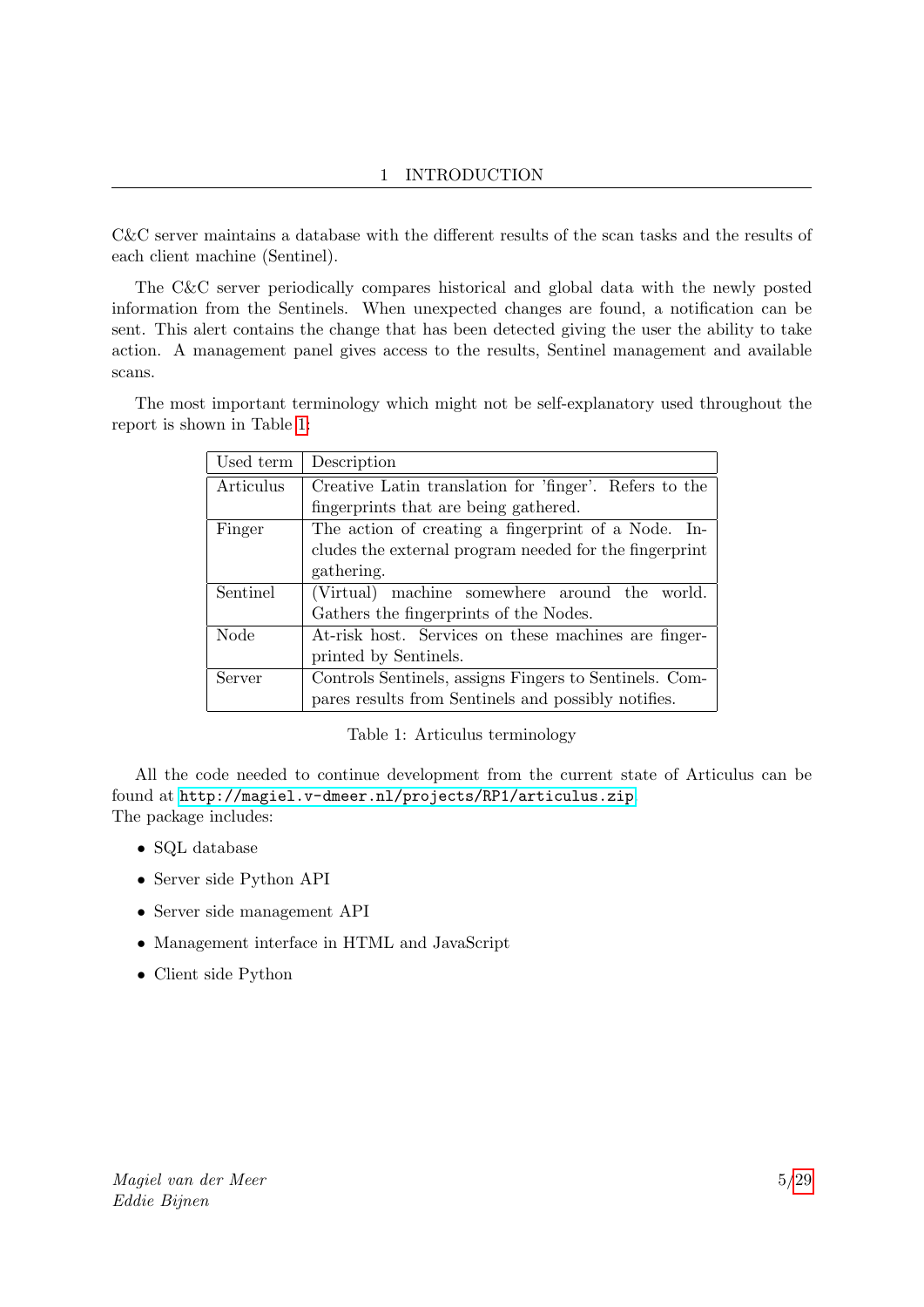## <span id="page-6-0"></span>2 Research question

Several meetings took place between the researchers and Greenhost. In these meetings it has become clear that Greenhost is looking for alternate ways of identifying possibly compromised IP addresses of at-risk hosts. Greenhost has asked the research group to look into the possibility of using the technique of fingerprinting to identify compromised subnets or IP addresses.

The research question derived from the problem described on the previous page is as follows:

"How can we detect BGP IP hijacking by probing the at-risk subnets to detect suspected changes to hosts and subnets?"

The following sub-questions need to be answered to understand the problem:

- 1. How does a BGP hijacking attack work and what are the consequences?
- 2. Which solutions exist in detecting BGP hijacking?
- 3. Which services can be probed for host fingerprint determination?
- 4. How can the gathered fingerprints be analyzed to detect an attack?
- 5. How can an attacker avoid detection?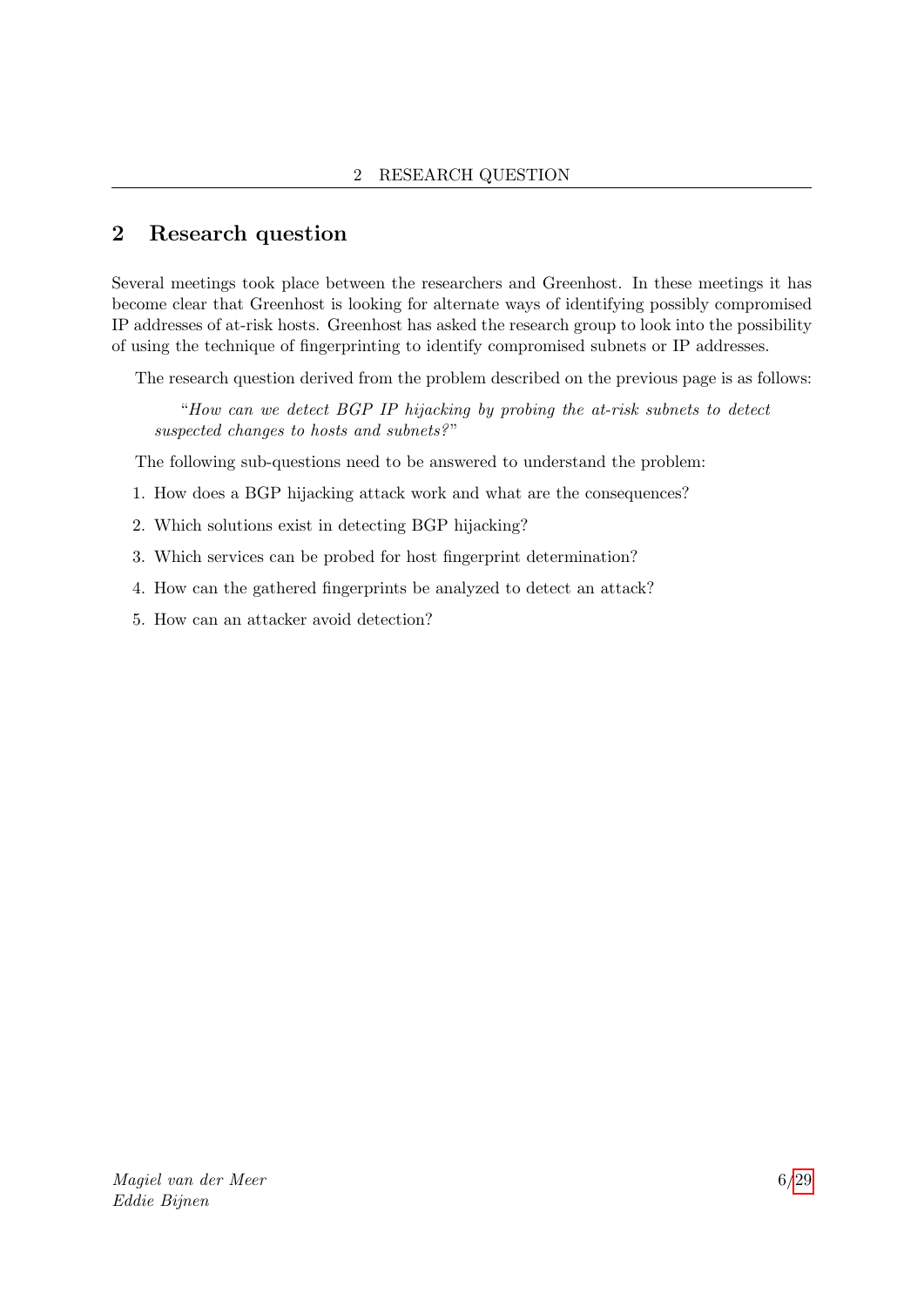## <span id="page-7-0"></span>3 How does BGP hijacking work and what are the consequences?

#### <span id="page-7-1"></span>3.1 Basic BGP operation

BGP (Border Gateway Protocol) is the routing protocol used on the Internet. It exchanges routing and reachability information between autonomous systems (AS). In contradiction to most other routing protocols, BGP decides which routes end up in the routing table based on paths lengths, network policies and/or rule-sets. The latter is configurable by a network administrator, enabling organizations to discriminate connections and, for example, favor a slow but cheap connection over an expensive fast one.

An example of multiple parties peering with each other is shown in Figure [1.](#page-7-2) Multiple parties (ASxx) are interconnected and provide access to, in this example, Facebook. A client accesses the Internet via AS60. AS60 knows it can reach Facebook over AS20 and AS30 because they announce the Facebook IP space  $31.13.24.0/21^2$  $31.13.24.0/21^2$  $31.13.24.0/21^2$ .



<span id="page-7-2"></span>Figure 1: Healty BGP example

<span id="page-7-3"></span><sup>2</sup>We use this as an example. The practical space used by Facebook is much bigger.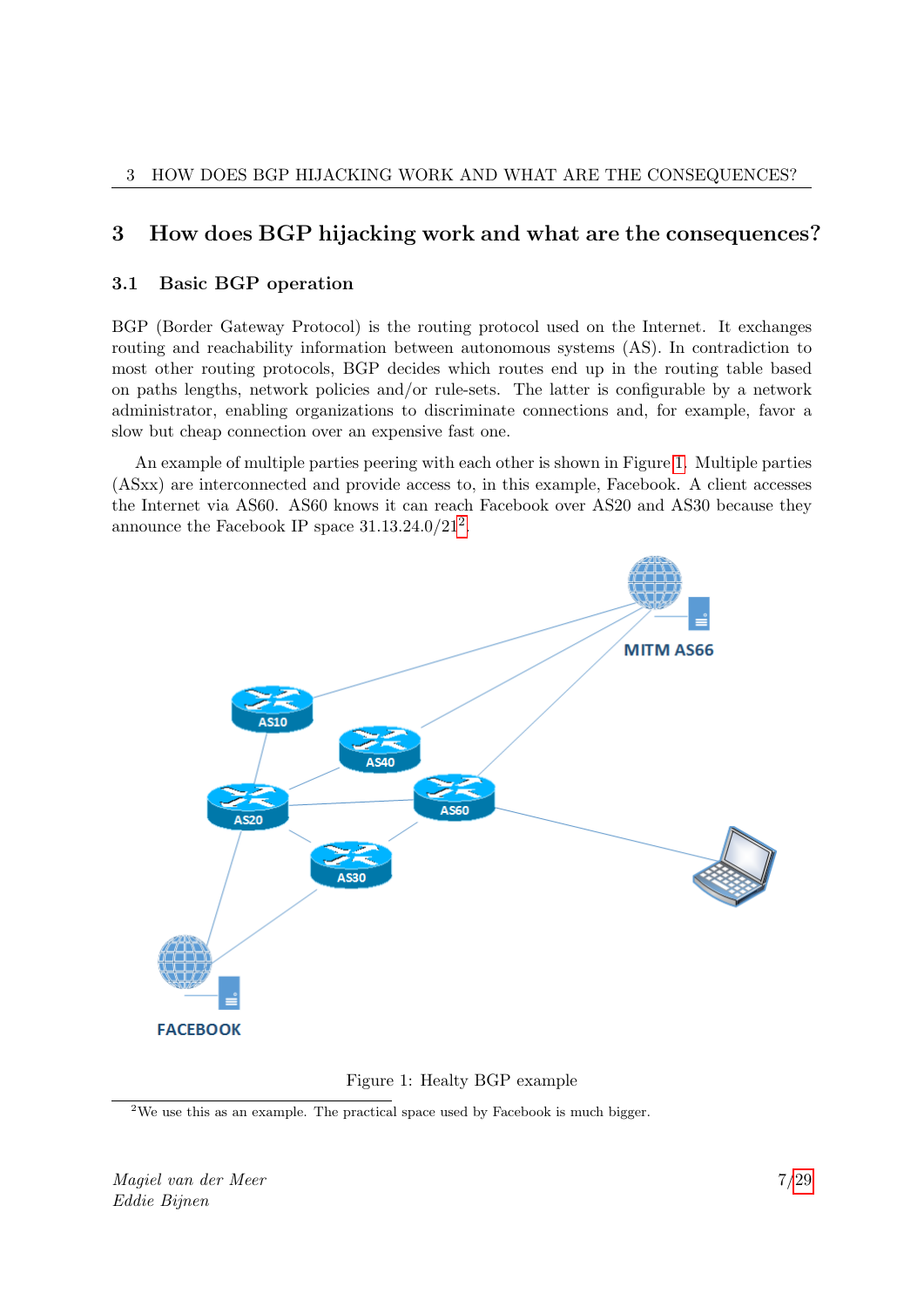A more detailed explanation of BGP can be found at [\[5\]](#page-29-2). This report will only cover the basics needed for the reader to understand BGP for this report.

Two situations leading to problems can be described; configuration mistakes and abuse. An administrator can make one simple typing mistake and, for example, announce  $13.37.x.x/16$ instead of  $13.38.x.x/16$  thus attracting all the traffic destined for  $13.37.x.x/16$ . A related and practical example of this can be found at [\[6\]](#page-29-3) where is described how in the Pakistani government tried to block Youtube for Pakistan but sink holed Youtube traffic from around the world.

The other situation is abuse by inserting prefixes the attacker doesn't own and sinkholing, log or manipulate the victim's traffic. The inserted subnet is mostly called the 'victim subnet' or 'victim host'. The sending host is referred to as 'malicious router'. Examples of abuse can be found at [\[7,](#page-29-4) [8\]](#page-29-5).

#### <span id="page-8-0"></span>3.2 How does an attack work?

An attacker can take over the connection from the client to Facebook. If the attacker announces the prefixes 31.13.24.0/22 and 31.13.28.0/22 from AS66, those routes take precedence over the original 31.13.24.0/21 route because they are more-specific. AS66 then attracts all the traffic and can execute various malicious actions on the traffic. This example is shown in Figure [2.](#page-9-0)

Five options of BGP hijacking are described by Xin Hu and Z. Morley Mao in [\[2,](#page-29-6) page 5]. Which BGP attack is used does not matter for this research. The example given above will be used in this research as a reference model for all five possible attacks.

#### A bit more technical

One cannot claim one or multiple IP address by just configuring an interface with the address(es) and expect it to be reachable. The local AS will accept the IP if configured in the right way, but it cannot be found outside the local AS. This is where Border Gateway Protocol (BGP) comes in play. Edge routers will communicate with each other using (external-) BGP. Routers announce their local and received prefixes to the neighboring routers. If the neighboring routers accept the received prefix, it will include the prefix in its update to his neighbors. This mechanism forms routes from a random point [A] to every possible point [B] on the entire Internet.

In the current system no security is applied. Routers trust each other unconditionally and apply little to no verification of received routes. Several projects are currently in various stages of development to add better security to the BGP protocol but none are deployed wide enough to make a difference and prevent negative consequences from misconfiguration and abuse.

Because of the lack of proper security, any router that has direct access to BGP speaking nodes and is sufficiently trusted by its neighbors can claim to have a route to a victim subnet at a lower cost. Because the malicious route is inserted with a smaller prefix, the original traffic is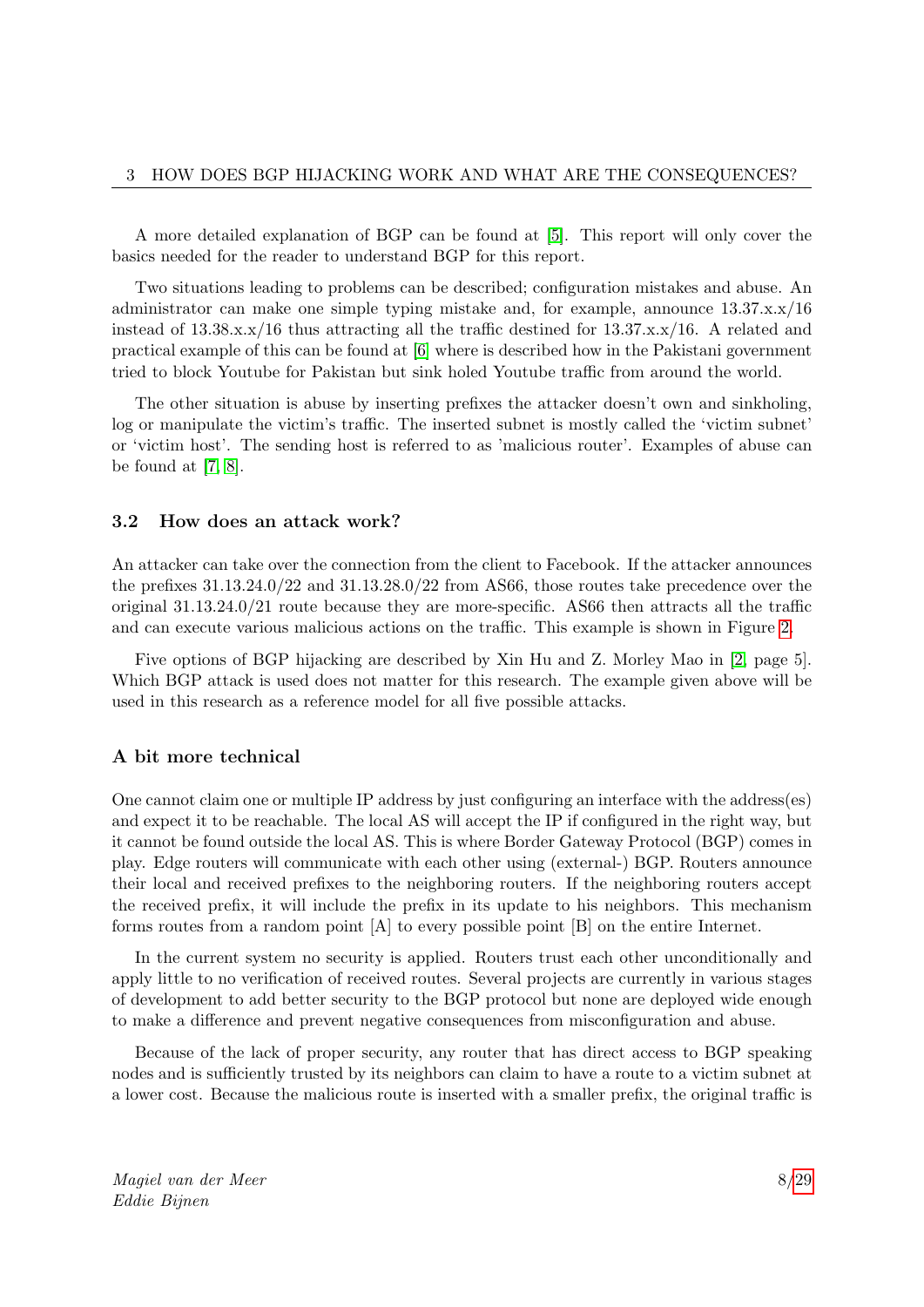#### 3 HOW DOES BGP HIJACKING WORK AND WHAT ARE THE CONSEQUENCES?



<span id="page-9-0"></span>Figure 2: Infected BGP example

being sent to the attacker. The complete decision process involved in route selection is explained in RFC 4271 [3](#page-9-1) .

In the example above there is no route from the attacker to the original destination. If desired by the attacker the traffic can be forwarded to the original destination by becoming a (transparent) proxy by injecting the victim subnet with AS10 and AS20 as hops in the route. AS10 and AS20 will not accept the route since they think it already passes them. This leaves a route open from the attacker to the original destination. The attacker may also forward the traffic without proxying. In that case it needs to insert a route from the destination to the client which passes the attacker. This route is not necessary if the attacker does not want the returning traffic.

<span id="page-9-1"></span><sup>3</sup>http://www.ietf.org/rfc/rfc4271.txt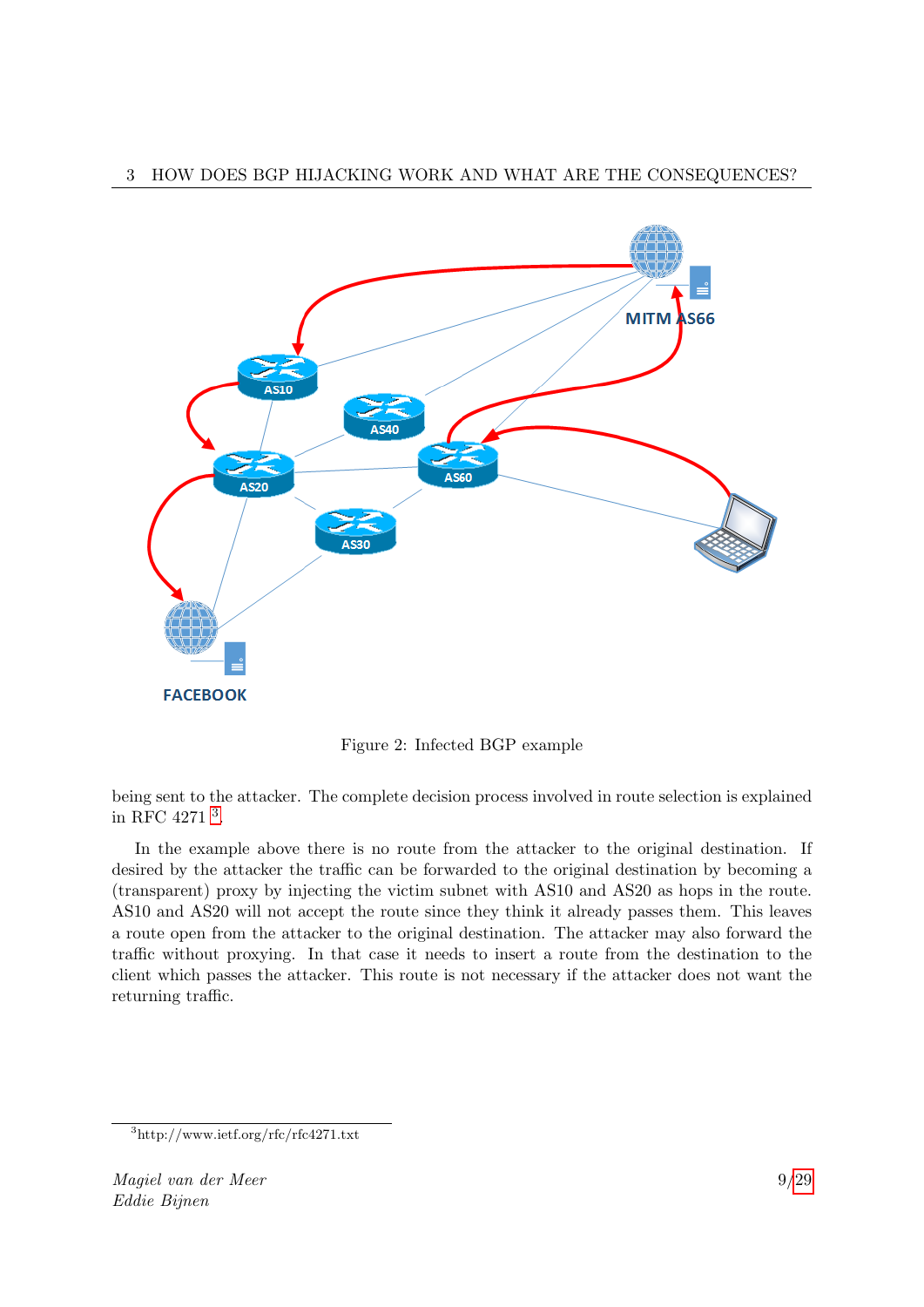## <span id="page-10-0"></span>4 Which solutions exist in detecting BGP hijacking?

#### iSPY

iSPY [\[3\]](#page-29-7) is a proposed method of detecting IP hijacking suggested by Zheng Zhang, Ying Zhang, Y. Charlie Hu, Z. Morley Mao and Randy Bush. They propose probing the IP subnet continually. When a subnet gets hijacked they assume that the route will spread to a relative large portion of the routers forming Internet, This means iSPY probes will no longer reach the legitimate network at which point alarm bells go off. The theory behind the paper seems sound however it requires implementation on each AS that wants to be protected. The researchers were unable to find an implementation of this paper.

#### Atlas by RIPE

Atlas is a sensor network that has been created by RIPE. It relies on volunteers supplying resources of which several checks can be run. Currently the system supports: DNS resolving, ping, traceroute and grabbing certificates of SSL connections. It however lacks the ability to compare results and only fingerprints SSL. It also requires one to volunteer resources to gain credits which are needed to initiate scans. There is no possibility to add aditional scan types or software.

https://atlas.ripe.net/

#### BGPmon

BGPmon is a product that analyses BGP route updates and creates a database how Autonomous Systems are interconnected to one another and announce which subnets. They can make a guess when a subnet changes from AS if they are still going to the same destination. It however does not verify that an IP subnet is hijacked within another subnet and does not use fingerprinting when determining if it is a legitimate change.

```
http://www.bgpmon.net/
```
#### Cyclops

Cyclops is a similar product as BGPmon, it analyses BGP route updates. Being able to send alerts when an AS or upstream AS changes. It also looks at which AS publishes which subnet. It does not verify if an IP address changes running services within the AS and does not use fingerprinting when determining if it is a legitimate change.

```
http://cyclops.cs.ucla.edu/
```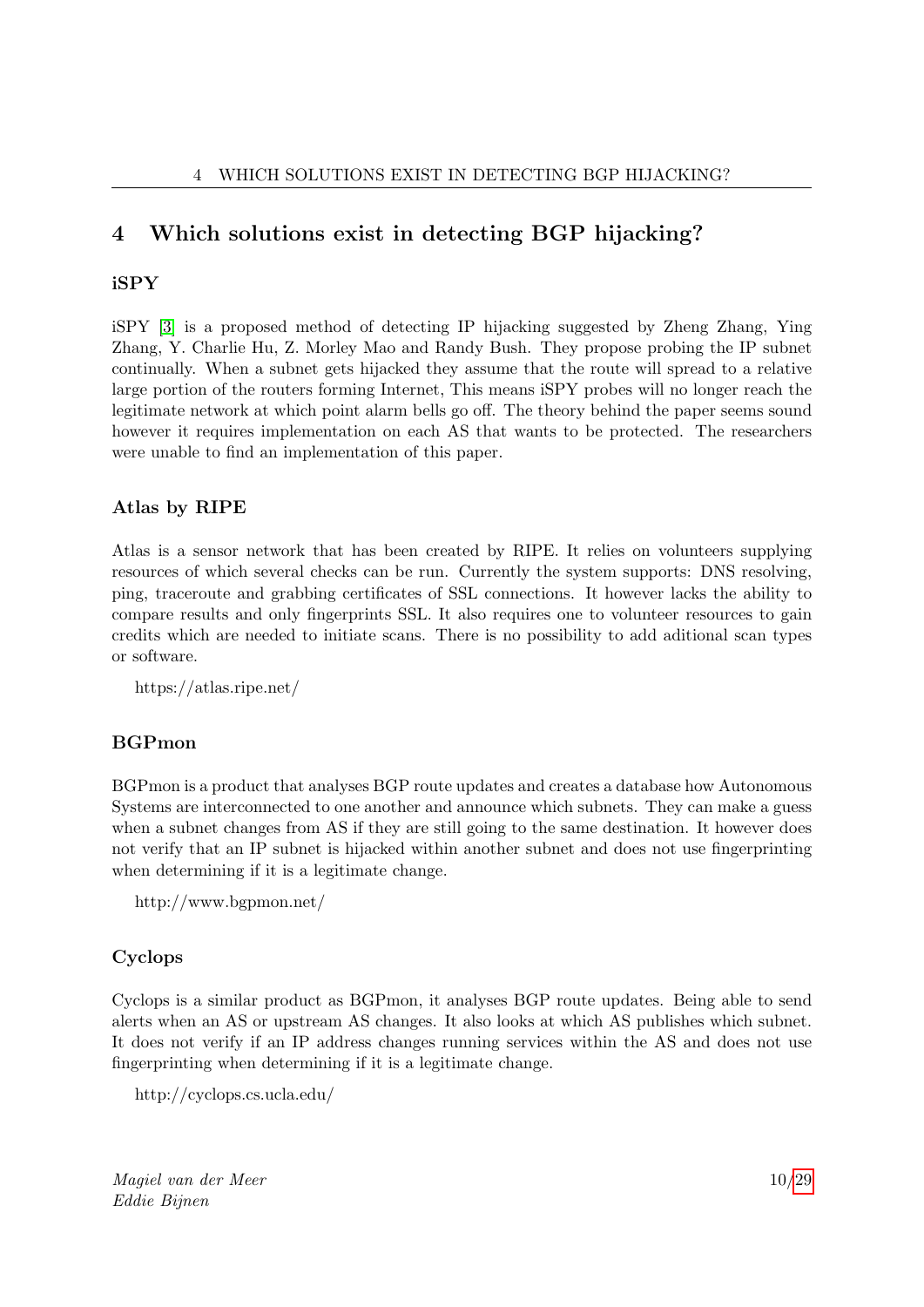## <span id="page-11-0"></span>5 Which services can be probed for host fingerprint determination?

Fingerprinting is the term used to identify systems based on certain characteristics. In the case of a real human it is the common conception that each fingerprint is unique. Servers do not have fingers but they do have fingerprints. Each service has specific characteristics: how it responds to certain commands, what features it provides and how it deals with errors.

Being able to remotely detect the version of software is considered unwanted by some and therefore the version of the software is typically not provided. Different versions of software do however respond uniquely to slightly different incoming network packets. Based on these differences, one can determine what software version is running. These unique characteristics form a fingerprint of a server which can be compared from different vantage points and historical information.

Different services needs to be probed in different ways. The following subsections will discuss the services mentioned in Table [2,](#page-11-2) describe which details are usable to form the fingerprint of the service and how these details are obtained in a technical perspective.

| Service description    | Short fingerprint description        |
|------------------------|--------------------------------------|
| DNS records            | Matches the resolved IP addresses    |
|                        | with historical data                 |
| Mail services          | SMTP header comparison               |
|                        | IMAP response comparison             |
| Web services           | Web server response to various re-   |
|                        | quests                               |
| Secure Socket Layer    | Changes in the certificate checksum  |
| Traceroute             | The traversed IP path on the Inter-  |
|                        | net and changes in the response time |
| Open ports             | Open ports on at-risk host           |
| TCP/IP characteristics | Host specific TCP responses          |

<span id="page-11-2"></span>Table 2: Services available for fingerprinting

#### <span id="page-11-1"></span>5.1 DNS Records

By resolving a given DNS record at a given list of public DNS servers and comparing the results, it is possible to determine if a DNS server is hijacked. If probed from around the globe, a historical view can be build. If an IP address returned by one or more resolving DNS servers differs from the historical view, the DNS server might be victim of an IP hijacking attack (or otherwise compromised). IP addresses returned might differ based on geographical location.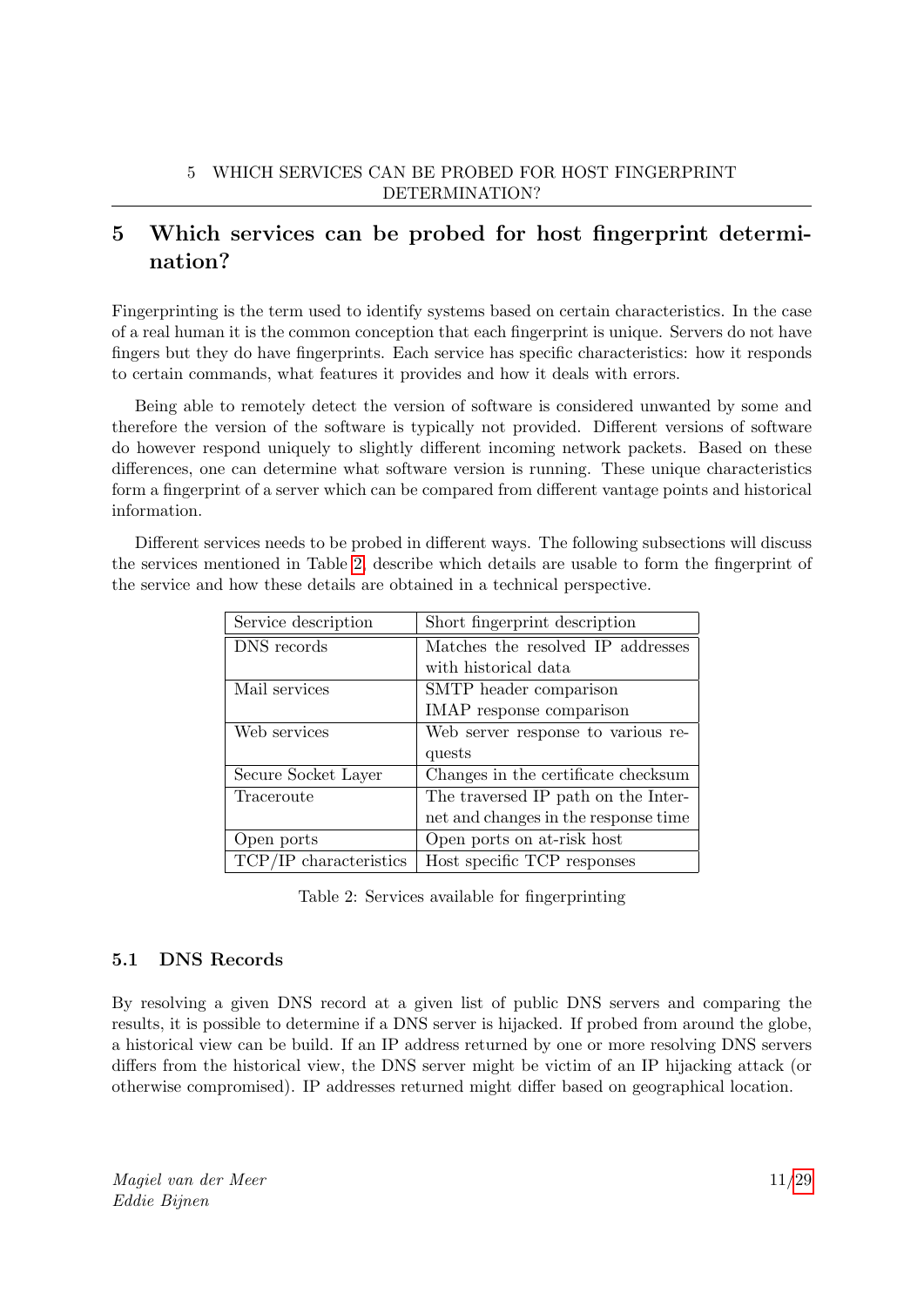#### <span id="page-12-0"></span>5.2 Mail services SMTP/IMAP/POP

Mail protocols like SMTP, IMAP and POP are old protocols which are still used for sending and receiving email. The software in use is often returned at the start of the negotiations between the server and client. If the returned version is actually the correct version is of less concern. The fact that it remains the same or changes gives enough information to trigger on or not.

More and more mail services start to use STARTTLS when communication with other mail services enabled nodes. This gives an excellent fingerprint in the form of a certificate. Though the SHA-1 hash of the certificate cannot be considered unique (snake-oil certificates on not configured SMTP servers for example), changes in the certificate can be a sign of hijacking. An attacker would be able to mimic the public certificate when he has access to the private key. One can assume that when the attacker has the private key, he can reach his malicious goals in other manners as well. This goes for all the certificate-based fingerprints. It would also be easy for an attacker to mimic the snake-oil certificates. This is a nice incentive to configure SSL correctly on an at-risk host.

Example of fingerprint for SMTP:

```
25/tcp open smtp Postfix smtpd
smtp-commands: haarlem.v-dmeer.nl, PIPELINING, SIZE 10240000,
VRFY, ETRN, STARTTLS, ENHANCEDSTATUSCODES, 8BITMIME, DSN,
```
#### <span id="page-12-1"></span>5.3 Secure Shell

SSH is a network protocol for secure communications between hosts over an insecure network. The underlying security relies on Secure Socket Layer (SSL). Again the certificate returned by the SSH server can be probed for change or differences from different vantage points.

Example Fingerprint for SSH:

```
22/tcp open ssh OpenSSH 6.4p1 Debian 2 (protocol 2.0)
 ssh-hostkey:
 1024 d7:a5:fc:ee:65:30:73:80:42:72:50:19:0a:1d:1e:0f (DSA)
 2048 a8:fe:3a:70:7f:ee:a1:0e:89:b2:35:e7:16:1a:77:11 (RSA)
```
#### <span id="page-12-2"></span>5.4 World Wide Web Server

The HTTP protocol and related web servers have been around for a long time. People have added many add-on programs to add functionality or ease content changes to websites. Each of these programs can be detected and identified by their version. Because not all of these programs update automatically, new installs will likely have newer version. These web programs can be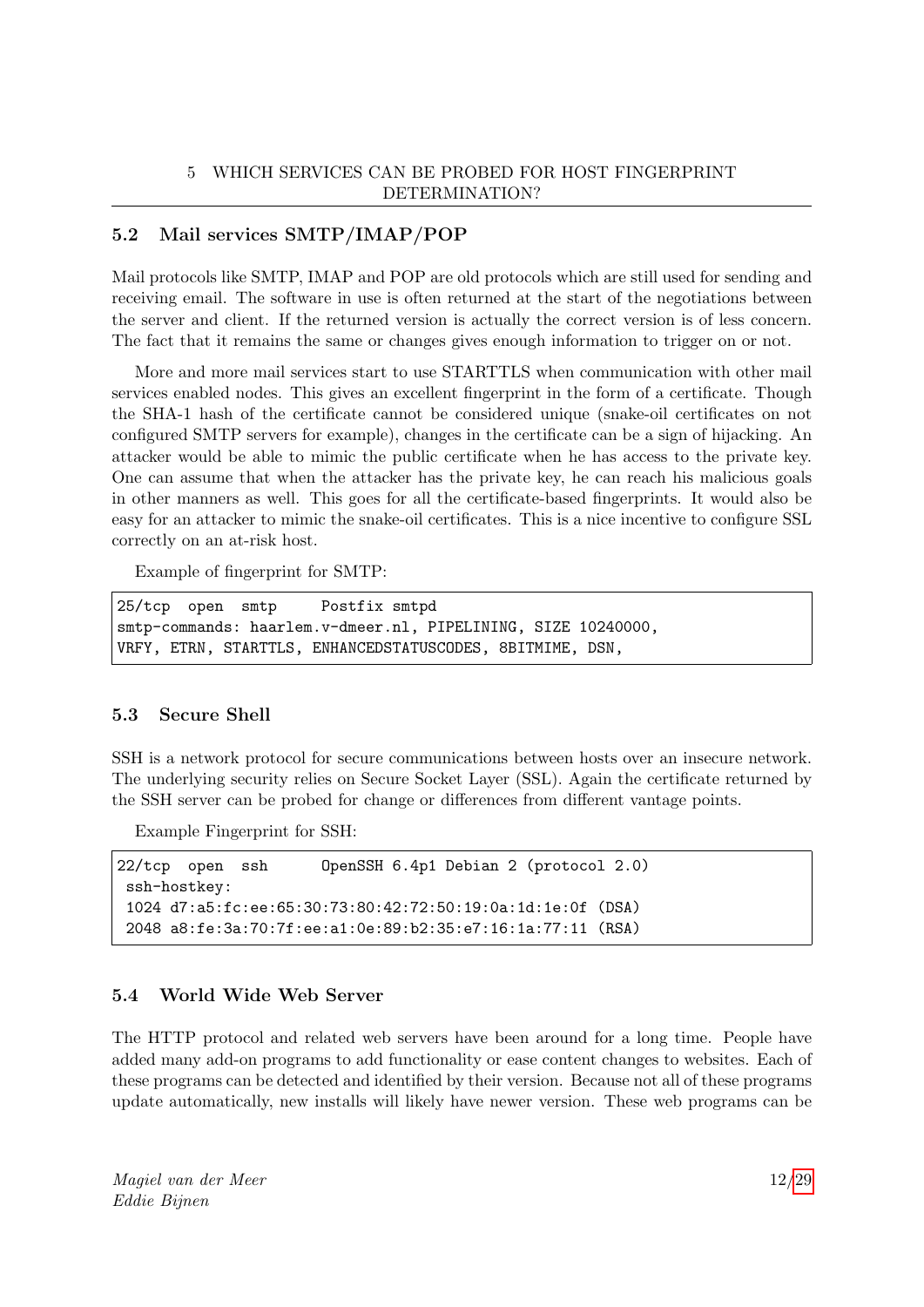probed and compared from geographical perspective and historical view. If HTTPS is enabled on the web server the contents of Section [5.5](#page-13-0) can be applied as well.

Example fingerprint for a web page:

```
https://Greenhost.nl/ [200]
All-in-one-SEO-Pack[2.1.2]
Apache[2.2.16]
Cookies[PHPSESSID,showpromo]
Country[NETHERLANDS][NL]
HTML5
HTTPServer[Debian Linux][Apache/2.2.16 (Debian)]
IP[213.108.104.135]
JQuery[1.10.2]
MetaGenerator[WordPress 3.8]
Script[text/javascript]
Title[Greenhost | Duurzame webhosting]
WordPress[3.8]
UncommonHeaders[x-pingback,link]
x-pingback[https://Greenhost.nl/xmlrpc.php]
```
The fingerprint generated as above does not remain the same on each web site over time. For example, http://tweakers.net rotates its HTML <title>tags frequently. An extended test could be implemented in Articulus omitting predefined rows like the 'Title'.

#### <span id="page-13-0"></span>5.5 Secure Sockets Layer

The idea of fingerprints has been implemented at its core. Identifying the other side is a crucial part, SSL does this by presenting an certificate. A SHA-1 hash of this certificate is created and stored. If there are any changes to the certificate because it was renewed or someone is presenting a false certificate, the system will notice this. SSL has been implemented as a security layer in many other protocols which grants the ability to fingerprint these services with perfect precision.

Example fingerprint for SSL Connection:

```
443/tcp open http syn-ack nginx 1.4.4
http-methods: No Allow or Public header in OPTIONS response
(status code 400)http-title: 400 The plain HTTP request was
sent to HTTPS port ssl-cert: Subject: commonName=*.pretwolk.nl
/organizationName=pretwolk.nl/stateOrProvinceName=NH/
countryName=NL/localityName=Duckstad/
organizationalUnitName=pretwolk.nl/emailAddress=
contact@pretwolk.nlIssuer: commonName=pretwolk.nl/
```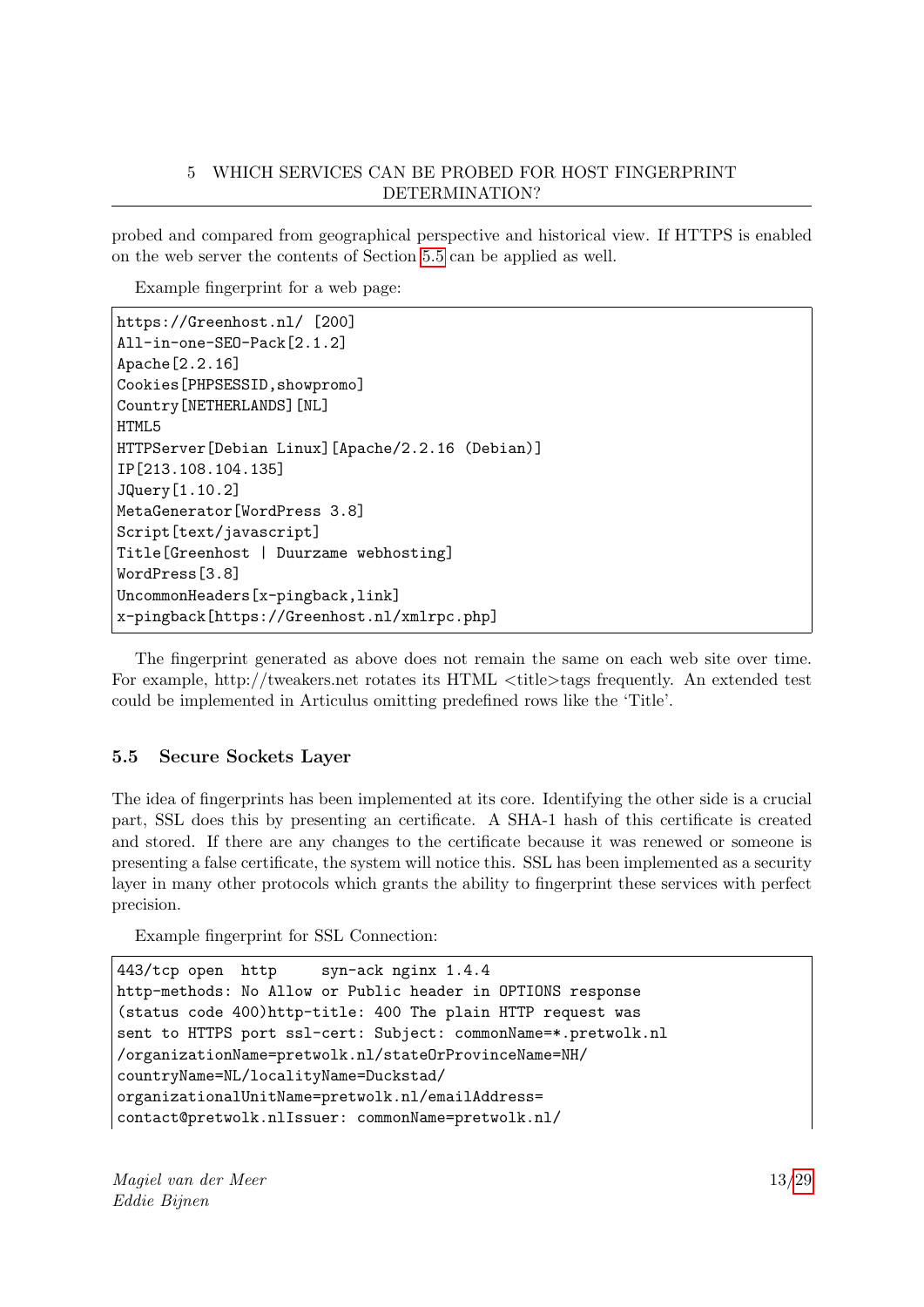```
organizationName=pretwolk.nl/stateOrProvinceName=NH/
countryName=NL/organizationalUnitName=pretwolk.nl/emailAddress
=contact@pretwolk.nl
Public Key type: rsa
Public Key bits: 4096
Not valid before: 2013-06-23T12:13:10+00:00
Not valid after: 2015-06-23T12:13:10+00:00
MD5: 9e1a 074d adfe cf68 44de 965f d45a df51
SHA-1: 5df5 92e2 6ff9 4136 145a 12bb dc4b 4815 3328 8d1d
```
#### <span id="page-14-0"></span>5.6 TCP/IP Fingerprinting

The TCP/IP side of the network packets are handled by the operating system. Each operating system has an specific way of responding to abnormal packets. The sentinel sends 6 specially crafted packets that identify the system by the way they are handled. More information about how these specific packets are crafted can be found at [\[10\]](#page-29-8).

The operating system can be determined from the TCP/IP response as well as the uptime of the host. The uptime can be calculated by looking at TCP/IP timestamps. By sending multiple packets it can be detected how fast the TCP/IP timestamps increments and by knowing the current value a guess can be made of the current uptime. The current uptime should be not lower then the previous uptime and not significantly higher then the sum of the previous uptime and the check interval.

Example TCP/IP Fingerprint:

```
Device type: general purpose
Running: Linux 3.X
OS CPE: cpe:/o:linux:kernel:3
OS details: Linux 3.0 - 3.1
TCP/IP fingerprint:
OS:SCAN(V=6.00%E=4%D=1/27%OT=22%CT=%CU=%PV=N%G=N%TM=52E63B01%P
=x86\_64-unkno0S:wn-linux-gnu)SEQ(SP=102%GCD=1%ISR=10D%TI=Z%II=
I%TS=8)OPS(O1=M5B4ST11NW6%OS:O2=M5B4ST11NW6%O3=M5B4NNT11NW6%O4
=M5B4ST11NW6%O5=M5B4ST11NW6%O6=M5B4ST11OS:)WIN(W1=3890%W2=3890
%W3=3890%W4=3890%W5=3890%W6=3890)ECN(R=Y%DF=Y%TG=40%OS:W=3908%
O=M5B4NNSNW6%CC=Y%Q=)T1(R=Y%DF=Y%TG=40%S=O%A=S+%F=AS%RD=0%Q=)T
2(ROS:=N)T3(R=N)T4(R=Y%DF=Y%TG=40%W=0%S=A%A=Z%F=R%O=%RD=0%Q=)U
1(R=N)IE(R=Y%DFIOS:=N%TG=40%CD=S)
Uptime guess: 159.763 days (since Tue Aug 20 18:36:24 2013)
```

```
TCP Sequence Prediction: Difficulty=258 (Good luck!)
```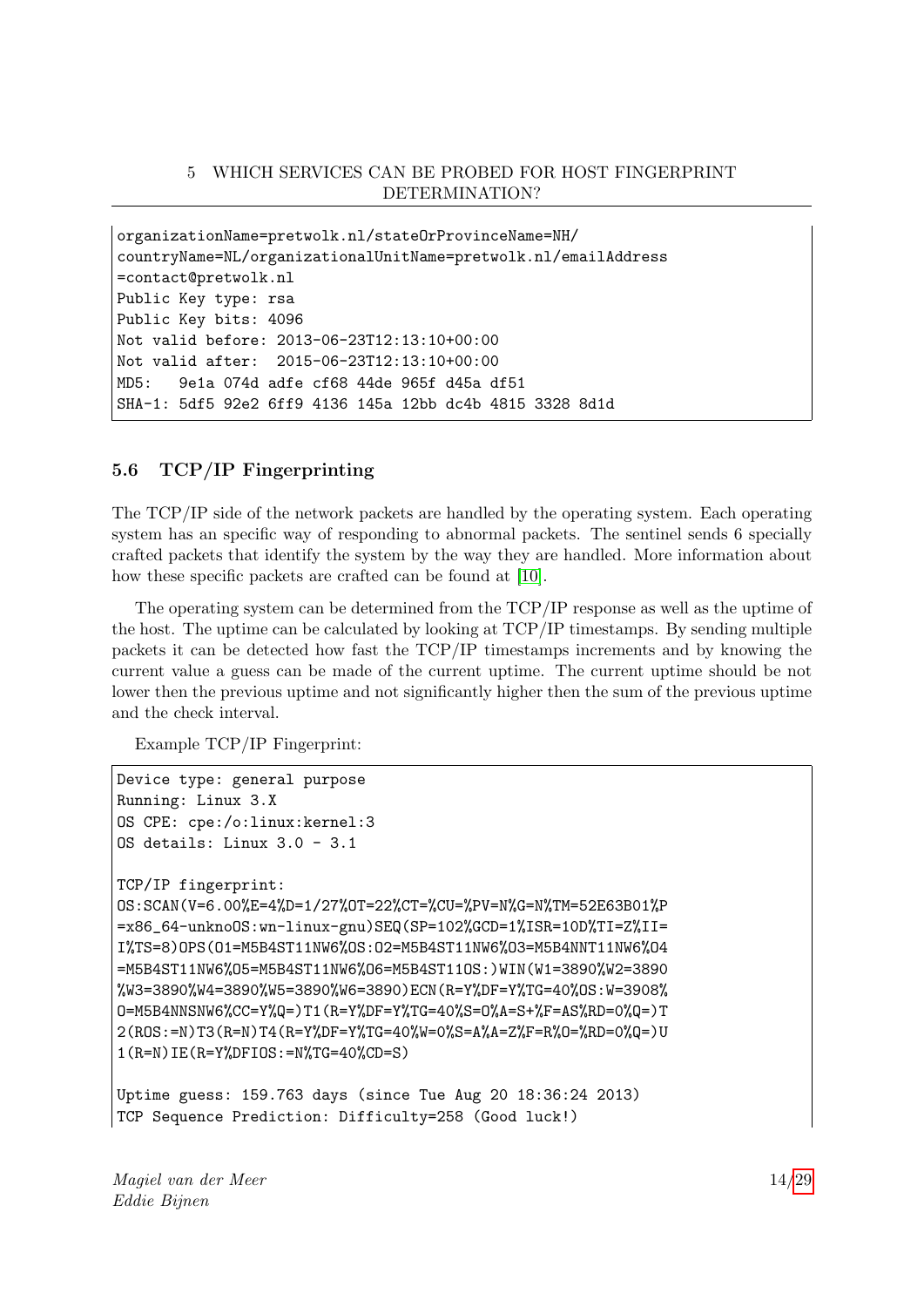IP ID Sequence Generation: All zeros Final times for host: srtt: 1792 rttvar: 275 to: 100000

#### <span id="page-15-0"></span>5.7 Traceroute

A traceroute can be executed over TCP and UDP but mostly ICMP is used. All three protocols give much of the same output. But where UDP and ICMP generally get blocked at the first filtering router or load balancer, TCP used on port 80 gets through these devices can give a small peak inside the network. When changes are detected, an alert will be send. Because legitimate changes are expected different levels of reporting are available. More information on this subject can be found in Section [6.](#page-17-0)

```
root@sentinelafrica:~# traceroute -n -T -p 80 85.17.176.216
traceroute to 85.17.176.216 (85.17.176.216), 30 hops max, 60
 1 197.85.186.1 0.769 ms 0.937 ms 0.909 ms
2 196.41.144.34 16.950 ms 16.970 ms 17.558 ms
 3 196.28.178.65 0.832 ms 1.119 ms 1.150 ms
 4 196.28.178.1 1.133 ms 1.145 ms 1.256 ms
 5 197.84.5.225 146.975 ms 197.84.5.226 146.977 ms
 6 197.84.4.197 147.113 ms 197.84.4.32 146.386 ms
7 176.67.177.131 148.834 ms 148.845 ms 148.799 ms
8 176.67.177.162 151.219 ms 151.155 ms 151.188 ms
9 176.67.177.227 148.645 ms 195.66.225.56 152.760 ms
10 176.67.177.133 148.167 ms 147.028 ms 146.973 ms
11 195.66.225.56 153.166 ms 195.66.225.100 159.864 ms
12 31.31.32.69 161.598 ms 62.212.80.74 160.719 ms
13 85.17.176.216 178.371 ms 191.155 ms 181.188 ms
root@sentinelafrica:~#
```
#### <span id="page-15-1"></span>5.8 Not researched subjects

Some available systems have not been researched as possible fingerprint gathering applications.

SSLScan SSLScan can probe SSL enabled nodes for available cipher suites in the SSL stack. The benefit would be the possibility to check for downgrade attacks. However, SSLScan is slow and currently not up to date with TLS1.2.

BGP Looking Glass BGP Looking Glass would show the path through the different AS's and allow monitoring of BGP updates. However, this method of detecting has been done by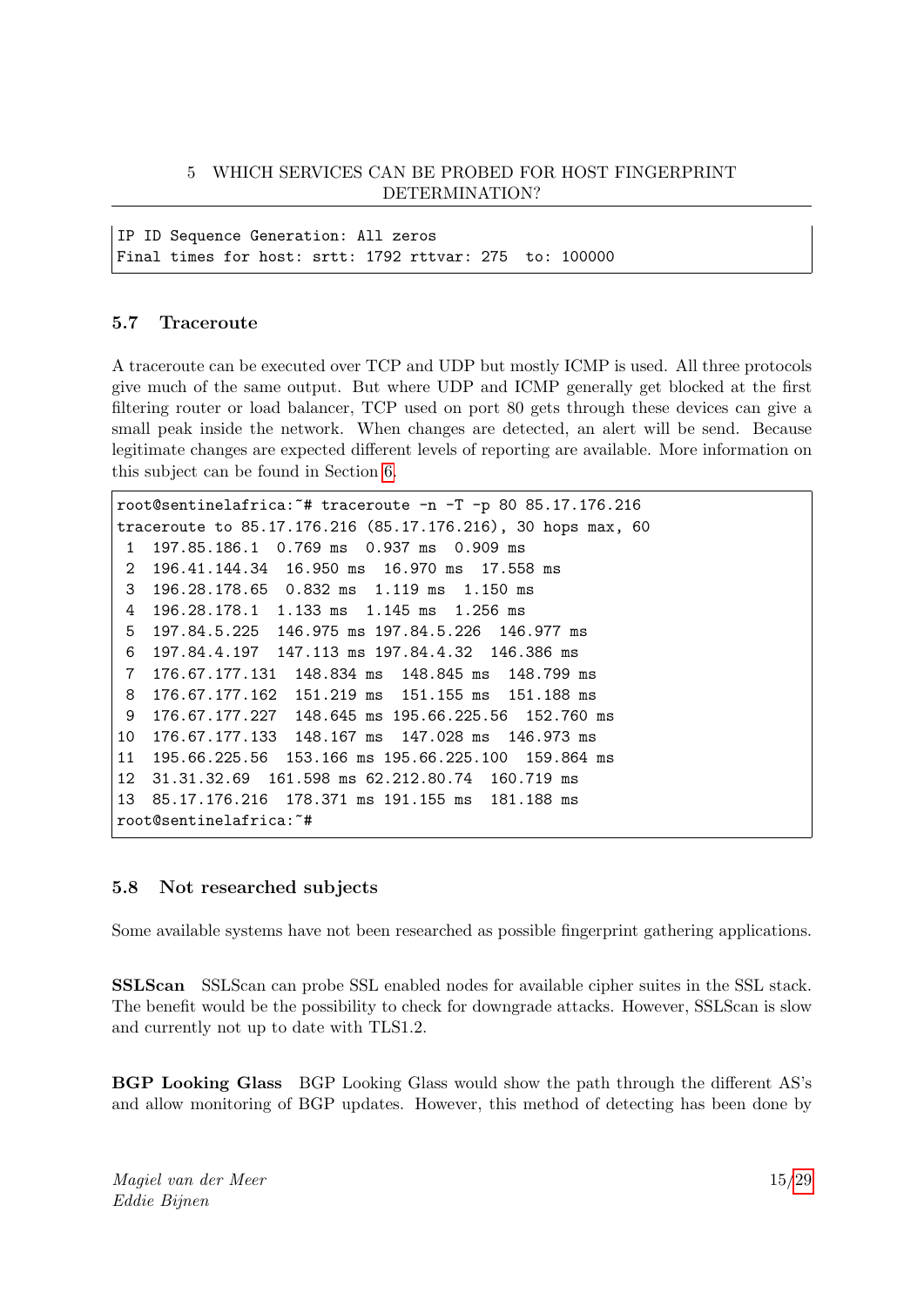BGPmon and Cyclops, both providing a free and available version. Time constraints do not allow to pursue this avenue.

FPDNS FPDNS from 'DBS Software fingerprinting' would give the ability to detect the version and software used. However, it was incorrectly thought that this software was out of date during the development stages and was not included. By resolving DNS records of the domain to IP, Articulus can already detect false DNS responses.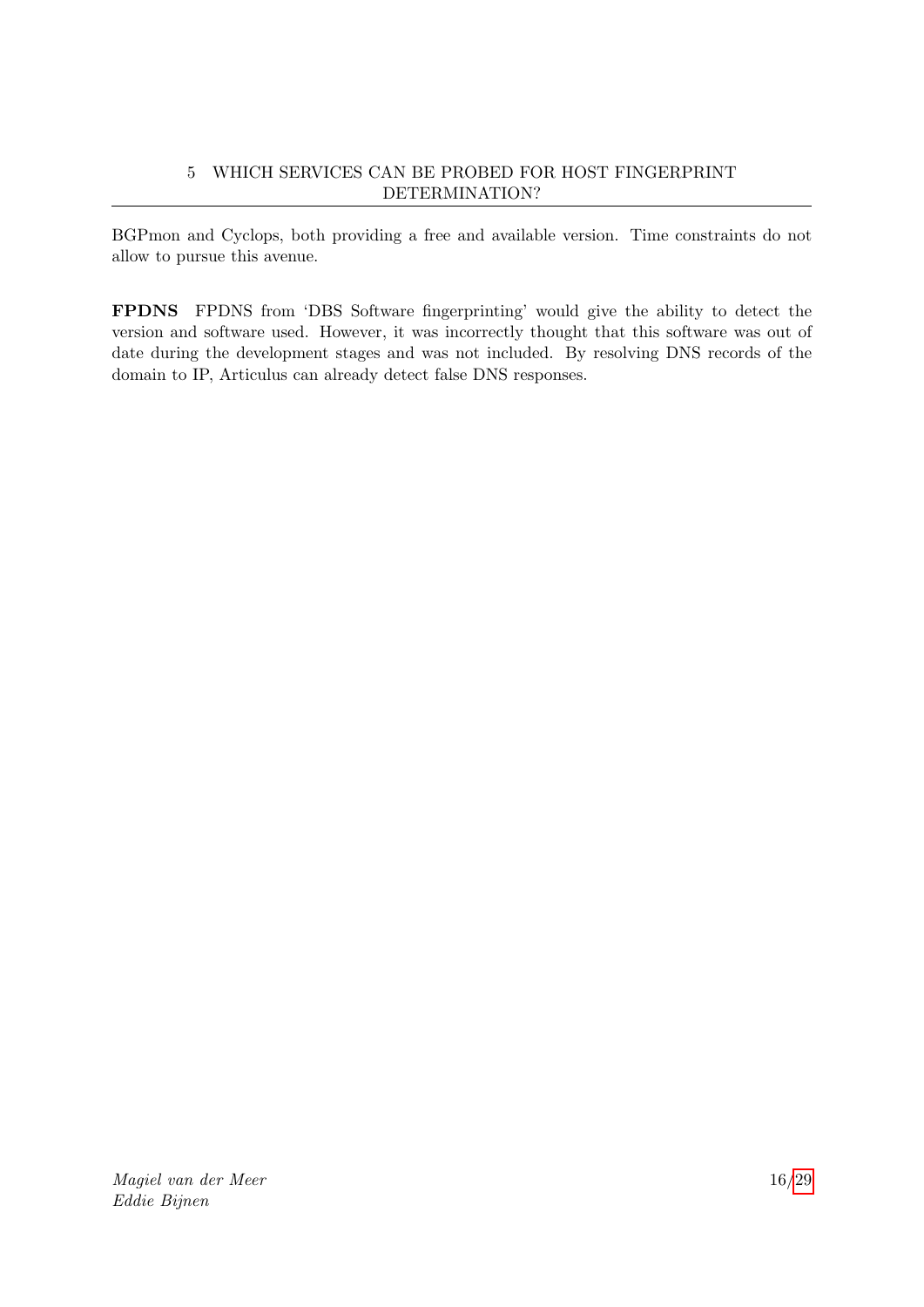#### <span id="page-17-0"></span>6 How to analyse the gathered fingerprints to detect an attack?

Not all changes detected on a node are a clear sign of a hijacking attempt. Therefore, each finger has an associated weight. This weight is used in a formula to get a number. This number represents the probability a node is hijacked. In Table [3](#page-17-1) is shown which default weight is assigned with a specific finger. The Articulus application allows for changing this.

| Finger                       | Weight |
|------------------------------|--------|
| DNS record                   | 150    |
| Mail service telnet EHLO     | 100    |
| Mail service SSL Certificate | 500    |
| SSH service RSA host key     | 500    |
| Web service                  | 100    |
| Web service SSL cert SHA     | 500    |
| TCP/IP                       | 100    |
| $TCP/IP$ uptime guess        | 250    |
| Traceroute hops              | 250    |

<span id="page-17-1"></span>Table 3: Weight of available services

The threshold limit needs to be relative to the amount of fingers being performed on that specific node. This means that the threshold limit equals of the sum of the weight of the enabled fingers.

<span id="page-17-2"></span>Equation [1](#page-17-2) calculates the probability a node is hijacked. Assuming all the possible fingers are enabled for a node, the total number of default points for detectable changes on a node is 2000.

$$
Points = \left(\frac{weight}{total}\right) * 100\tag{1}
$$

<span id="page-17-3"></span>If Articulus detects a certificate change on a random node, the equation (shown in Equation [2\)](#page-17-3) will return 25 as the probability a node's IP has been hijacked. A probability of 25 will trigger a notification, as defined in Table [4.](#page-18-0) This assumes the host has all the possible fingers configured.

$$
25 = \left(\frac{500}{2000}\right) * 100\tag{2}
$$

<span id="page-17-4"></span>When a node only has 'DNS record protection' enabled, the values in the equation change as shown in Equation [3.](#page-17-4) Again this is triggering a notification.

$$
100 = \left(\frac{150}{150}\right) * 100\tag{3}
$$

Magiel van der Meer Eddie Bijnen

17[/29](#page-29-0)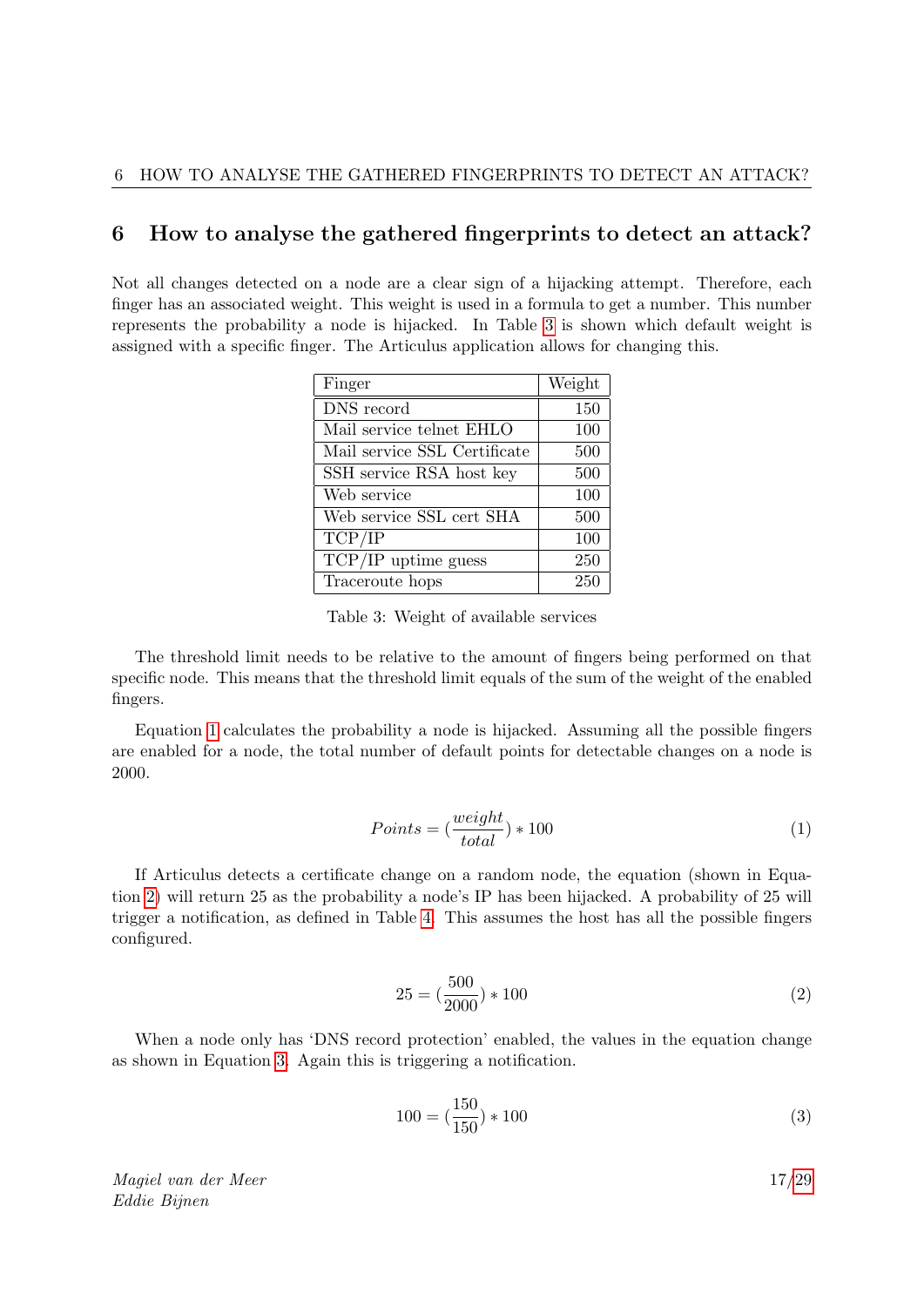<span id="page-18-1"></span>When a node has 'DNS record protection', 'SSH service RSA host key' and 'Mail service SSL Certificate' enabled, the threshold limit would be 1150. In this case, the sole change of a DNS record is enough to trigger a notification to a System Administrator but the End User doesn't receive this. Equation [4](#page-18-1) shows this.

$$
13 = \left(\frac{150}{1150}\right) * 100\tag{4}
$$

Table [4](#page-18-0) contains the lower limits necessary to trigger a notification. These values can be configurable in the Articulus system to tune the needs of the user.

| Notification level   | Value     |
|----------------------|-----------|
| Paranoid             | 1 point   |
| System Administrator | 10 points |
| End User             | 20 points |

<span id="page-18-0"></span>

|  | Table 4: Notification thresholds |  |
|--|----------------------------------|--|
|--|----------------------------------|--|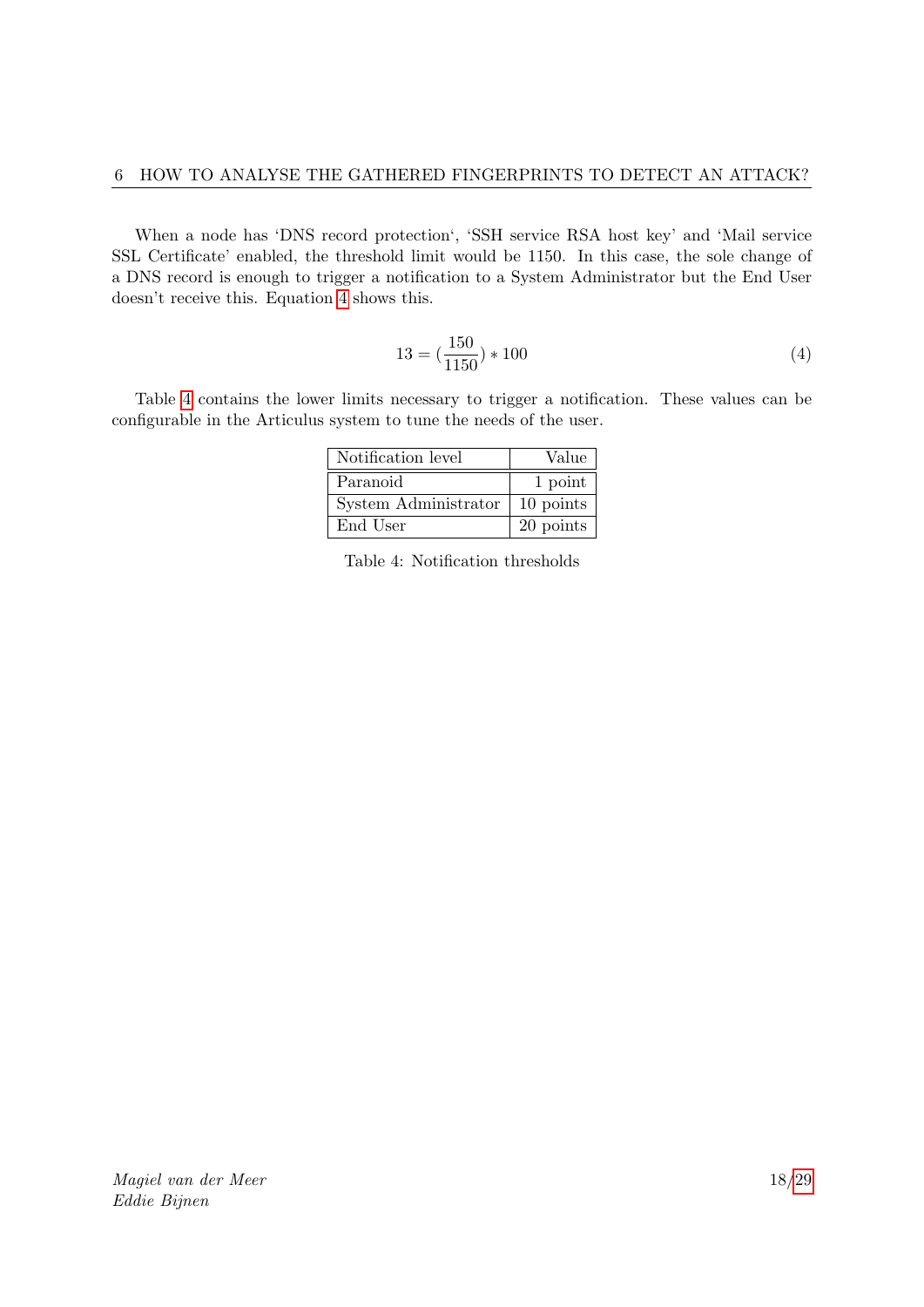## <span id="page-19-0"></span>7 Results

The IP Hijacking research group was asked to create an initial framework providing the ability to probe single hosts from multiple vantage points and compare the results. Initial testing during the development has shown that the product is capable of achieving the intended goal but further development is necessary.

#### <span id="page-19-1"></span>7.1 Products

To test the developed system, some constraints have been determined. In this section the following tests have been conducted:

• Sentinel Command and Control

Can the Sentinel be added to the C&C server? Can de C&C server manage the added Sentinels at the same time? Are basic statistics like 'last seen' and the local Unix user running the agent software visible in the C&C server?

- Proof of concept Is the gathered data usable in such a way that the intended goal can be achieved?
- Sentinel difference

Does the agent software run on a variety of Linux distributions and work with different versions of tools listed on page [28.](#page-28-0)

#### 7.1.1 Sentinel Command and Control

The Articulus C&C management interface and system API are written in Python and run on an existing web server with Python support. The multi-threaded nature of a web server allows for interaction with multiple Sentinels at the same time. As shown in figure [3,](#page-20-0) multiple Sentinels are active in the system, are manageable and Sentinel specific data is shown.

#### 7.1.2 Sentinel agent

A Sentinel generates an unique UUID which is used as an identifier in communication with the C&C server. This UUID is saved in  $\sqrt{1}$  sentinel/uuid and only generated if this file does not exist. The first time a Sentinel announces itself to the C&C server, the server considers the Sentinel 'unauthorized' and 'disabled'. An administrator can 'enable' and 'authorize' the Sentinel.

The Sentinel requests its commands to be executed from the C&C server and starts simultaneous using the Python package *clThread*. This package enables multi-threading in Python scripts. The results are posted to the C&C server individually upon completion of the task.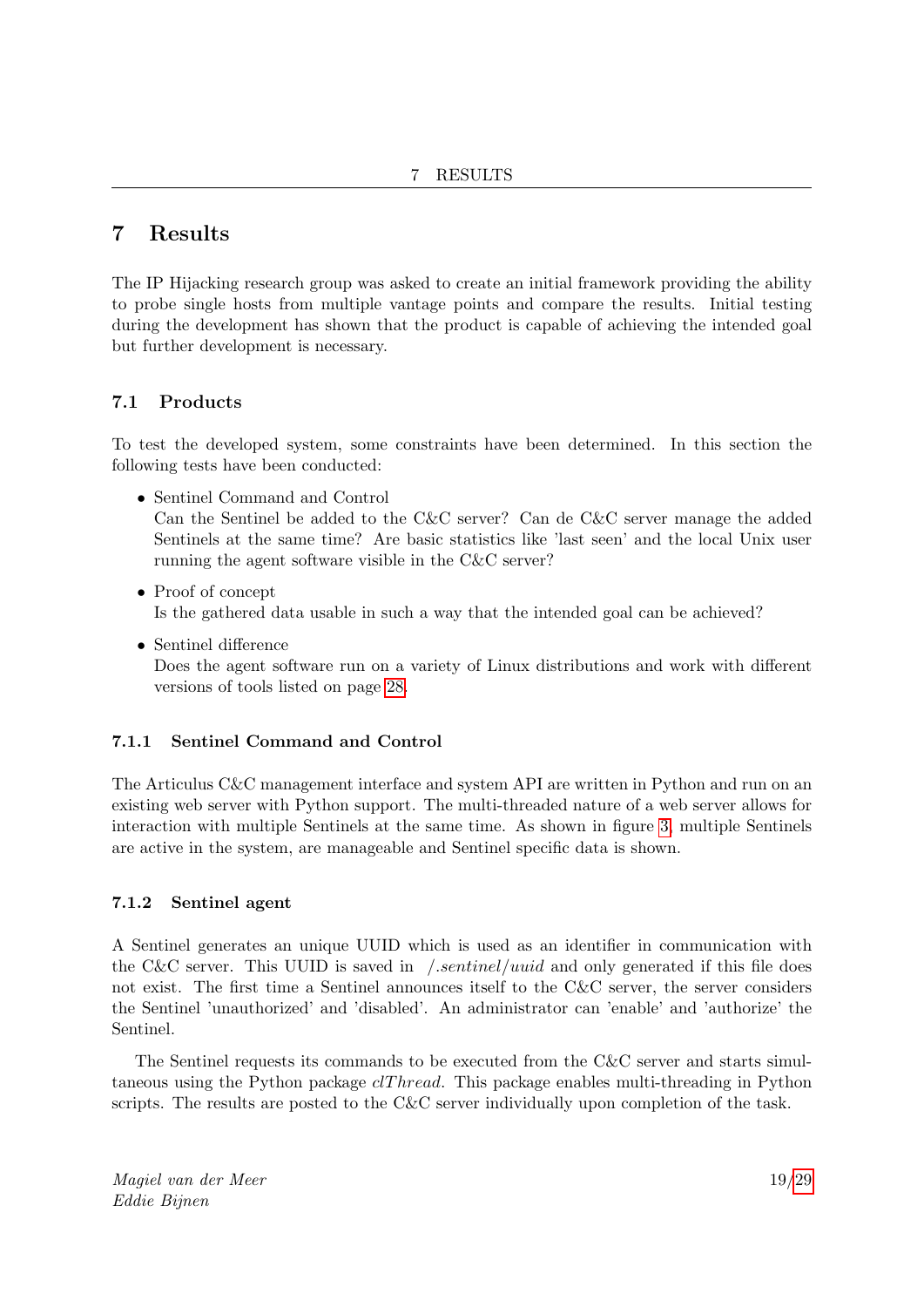All the communication is encrypted using TLS. The Curl package in Python can be enforced to use *certificate* − *pinning* and verify the remote peer (the C&C server). The CA's certificate needs to be present on the Sentinel to verify the server.

#### 7.1.3 Result interface

In the current state of Articulus, the entire output of the scanning tool Whatweb is hashed and this hash is saved for comparison. The results of one particular web site are shown in figure [4.](#page-21-2) In this case the hashes are not comparable in history and between Sentinels because to much information is variable to different Sentinels and changes in time. In the figures, the hashes are uniquely colored by using the first six characters of the hash as the HEX value for the CSS color element.

Articulus Sentinels Nodes Commands Results

#### **Sentinels**

| UUID:                                | IP / Hostname:  | Added at:         | Last seen:        | Username: | Auth:                           | Enabled:                 |
|--------------------------------------|-----------------|-------------------|-------------------|-----------|---------------------------------|--------------------------|
| 07864b9a-7de8-11e3-990b-1803731facaa | 145.100.102.101 | Jan 20 2014 12:04 | Jan 31 2014 16:04 | mmeer     | $\blacktriangledown$            | $\overline{\mathcal{L}}$ |
| c55850de-7c56-11e3-b7a1-1803731fbb17 | 145.100.102.102 | Jan 21 2014 14:19 | Jan 31 2014 17:32 | ebijnen   | $\blacktriangledown$            | $\overline{\mathcal{L}}$ |
| 2e4ae8de-8343-11e3-858d-005056893a2c | 162.219.4.50    | Jan 22 2014 9:59  | Jan 22 2014 9:59  | root      | $\overline{\smash{\checkmark}}$ | $\overline{\mathcal{L}}$ |
| 0c6a5934-8343-11e3-903b-000c29472fda | 85.17.176.216   | Jan 22 2014 9:59  | Jan 22 2014 9:59  | root      | $\overline{\mathcal{L}}$        | $\overline{\mathcal{L}}$ |
| a340f2f2-88c8-11e3-b447-000c29c6f80a | 37.59.51.20     | Jan 29 2014 10:35 | Feb 4 2014 22:04  | root      | $\overline{\mathcal{L}}$        | $\overline{\mathscr{L}}$ |
| a2547dec-8b4c-11e3-b224-00163e24f6c0 | 197.85.187.1    | Feb 1 2014 15:25  | Feb 4 2014 22:04  | root      | $\overline{\mathcal{L}}$        | $\overline{\mathcal{L}}$ |
| 0314a20a-8b4e-11e3-82b3-00163e357094 | 213.108.108.49  | Feb 1 2014 15:34  | Feb 1 2014 15:35  | root      | $\blacktriangledown$            | $\overline{\mathcal{L}}$ |
| 52faacce-8b4e-11e3-8711-35b71043f631 | 49.213.24.4     | Feb 1 2014 15:37  | Feb 1 2014 15:37  | root      | $\overline{\smash{\checkmark}}$ | $\overline{\mathcal{L}}$ |

<span id="page-20-0"></span>Figure 3: Command and Control Sentinels

#### 7.1.4 Proof of concept

During the development, one finger was chosen to develop to such a state that it was usable to generate results and contribute to the proof of concept. The tool used for this was Whatweb<sup>[4](#page-20-1)</sup>. Whatweb scans a webserver and return the results as shown in subsection [5.4.](#page-12-2)

The results from this tool were variable. In example, a web server sends a different response for different user-agents, sites change their HTML title-tag over time and HTTP load balancing might be in place all resulting in a different output and thus a different hash.

To overcome the problem described above, the finger could be extended to interpret the output shown in subsection [5.4](#page-12-2) line-by-line and compare the results individually. Now, for

<span id="page-20-1"></span><sup>4</sup>http://whatweb.net/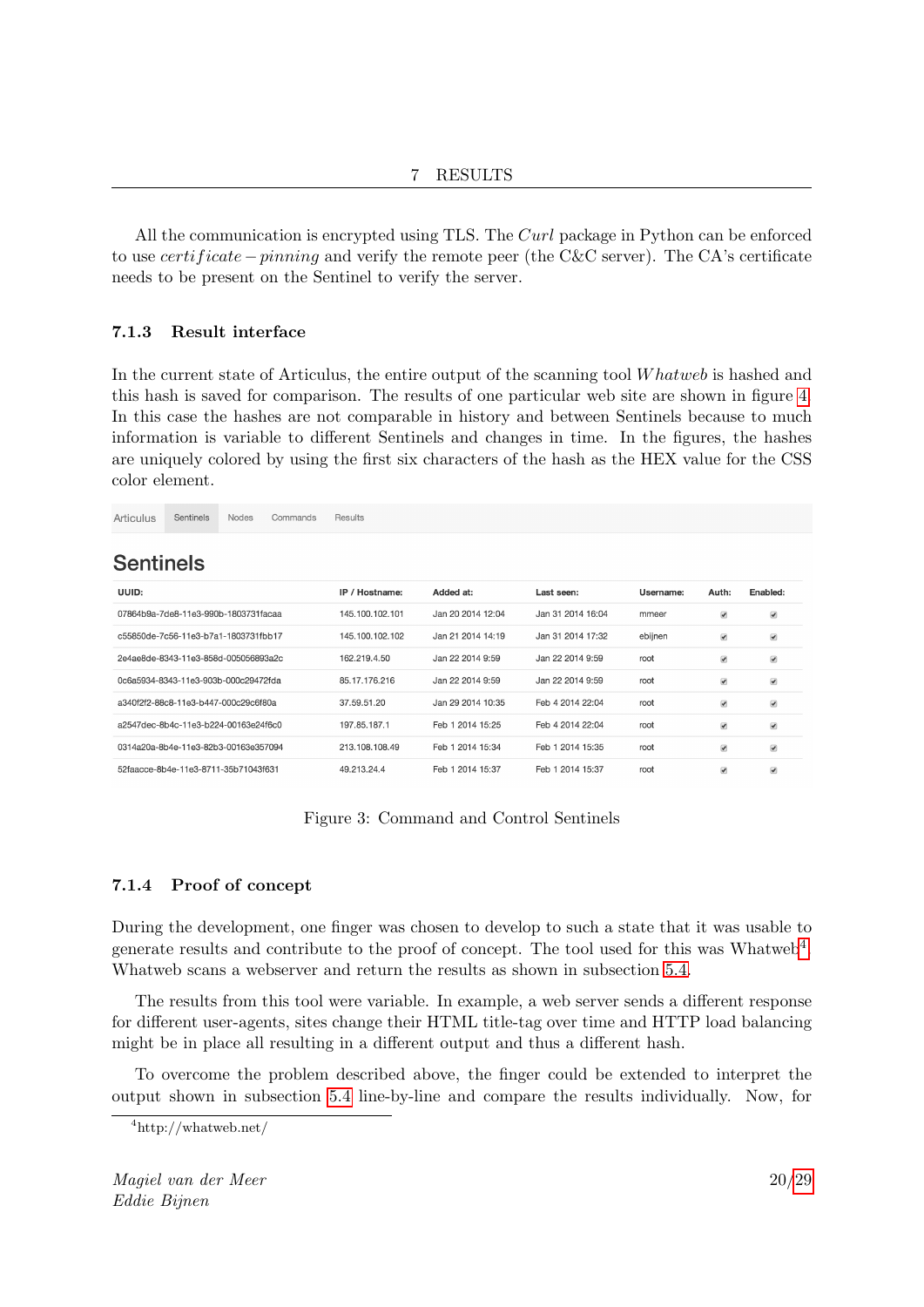| Articulus      | Sentinels<br>Nodes                         | Commands | Results |  |                     |  |
|----------------|--------------------------------------------|----------|---------|--|---------------------|--|
| <b>Results</b> |                                            |          |         |  |                     |  |
|                |                                            |          |         |  |                     |  |
| 34             | 213.239.154.20                             |          |         |  | tweakers.net        |  |
|                | $\lfloor 21 (37.59.51.20) \rfloor$         |          |         |  |                     |  |
|                | fd7f8d4864e313cd8b0f0e44916ed2ac7f24c88f   |          |         |  | 2014-02-04 22:06:59 |  |
|                | a8679202b885febb3f3b4bdbeb54bbe88108ecdb   |          |         |  | 2014-02-04 22:05:55 |  |
|                | fd7f8d4864e313cd8b0f0e44916ed2ac7f24c88f   |          |         |  | 2014-02-04 22:04:51 |  |
|                | 60ddc9f8b073a4388541fc034167c5f86183236f   |          |         |  | 2014-02-04 22:03:48 |  |
|                | 1 1cdd9f8b2e2571452bce54fe8e933ab1a4cd94c7 |          |         |  | 2014-02-04 22:02:44 |  |
|                | $\lfloor 22(197.85.187.1) \rfloor$         |          |         |  |                     |  |
|                | fd7f8d4864e313cd8b0f0e44916ed2ac7f24c88f   |          |         |  | 2014-02-04 22:06:26 |  |
|                | fd7f8d4864e313cd8b0f0e44916ed2ac7f24c88f   |          |         |  | 2014-02-04 22:05:20 |  |
|                | fd7f8d4864e313cd8b0f0e44916ed2ac7f24c88f   |          |         |  | 2014-02-04 22:04:14 |  |
|                | 60ddc9f8b073a4388541fc034167c5f86183236f   |          |         |  | 2014-02-04 22:03:08 |  |
|                | 1cdd9f8b2e2571452bce54fe8e933ab1a4cd94c7   |          |         |  | 2014-02-04 22:02:01 |  |

<span id="page-21-2"></span>Figure 4: Variable output

example, the version of the content management system, PHP version or jQuery version can be compared historically and between responses of multiple Sentinels. By assigning weights to the individual lines of data, a reliable suggestion can be made about suspicious changes on a server.

#### <span id="page-21-0"></span>7.2 Sentinel difference

As a result of the development of the Sentinel agent software, there can be concluded that output of tools differ between minor versions and this influences the way Articulus deals with the data.

Figure [5](#page-22-0) shows a static site which is completely identical to both Sentinels. But the first Sentinel runs a slightly different version of the tool Whatweb and this returns the same results in a different order. This changes the hash and frustrates the comparison of results between Sentinels.

#### <span id="page-21-1"></span>7.3 Findings

The researchers have primarily focused on creating a proof of concept that is able to detect changes on hosts and have gathered little data. The data that has been gathered has shown that detection of changes on hosts is possible by comparing the results. Changing the test environment triggered notifications in Articulus as expected. For instance, replacing the web server software from Apache to Nginx while still serving an identical website does change the footprint of the server and this is detected by Articulus.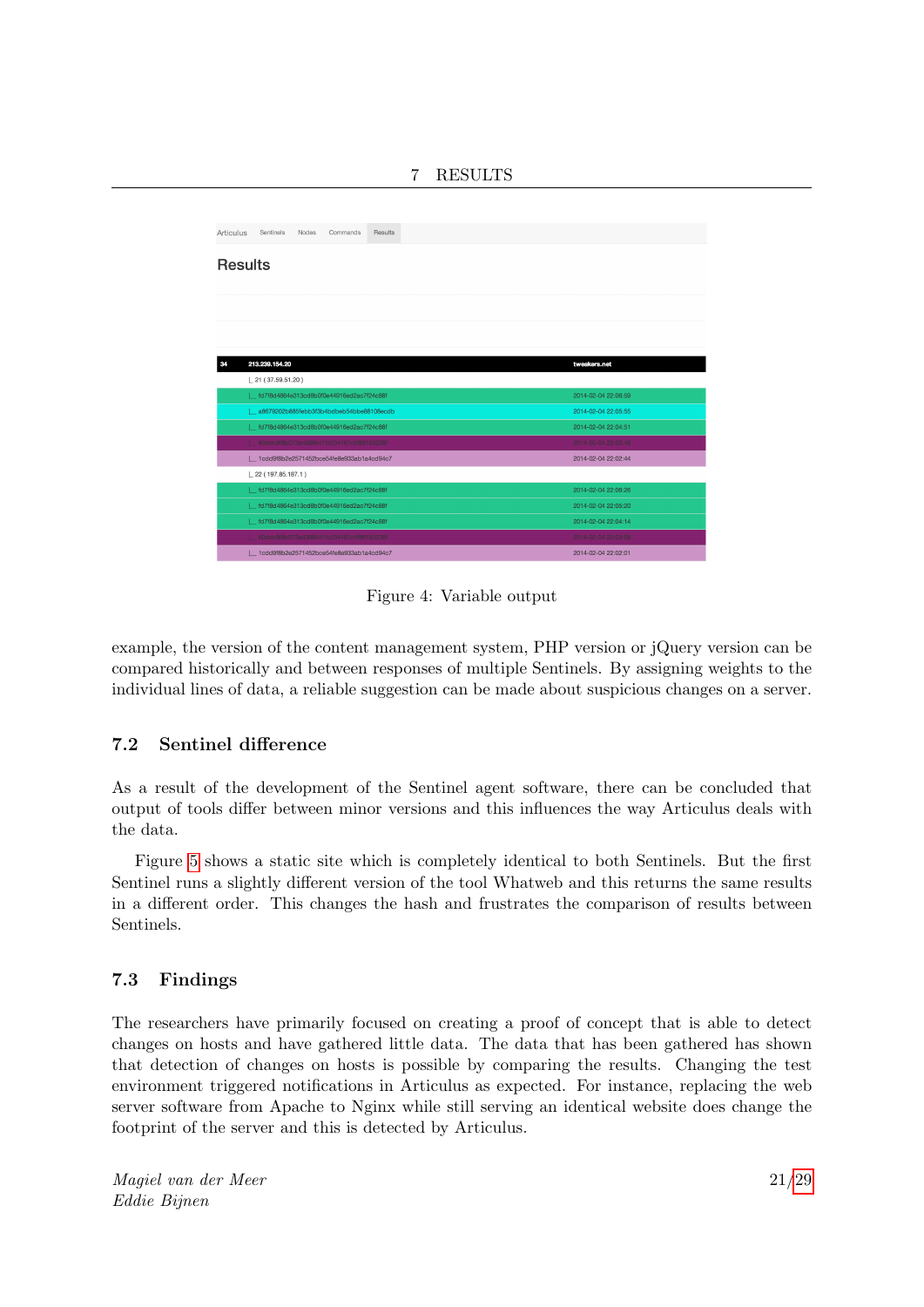7 RESULTS

| 35 | 194.71.107.15                                 | thepiratebay.se     |
|----|-----------------------------------------------|---------------------|
|    | $\lfloor 21 (37.59.51.20) \rfloor$            |                     |
|    | 6dfa5a27ed70da9b640cf6bb186c342eecf7b1bf      | 2014-02-04 22:06:59 |
|    | 6dfa5a27ed70da9b640cf6bb186c342eecf7b1bf      | 2014-02-04 22:05:55 |
|    | 6dfa5a27ed70da9b640cf6bb186c342eecf7b1bf      | 2014-02-04 22:04:51 |
|    | 6dfa5a27ed70da9b640cf6bb186c342eecf7b1bf      | 2014-02-04 22:03:47 |
|    | 6dfa5a27ed70da9b640cf6bb186c342eecf7b1bf      | 2014-02-04 22:02:43 |
|    | $\lfloor 21 (37.59.51.20) \rfloor$            |                     |
|    | 6dfa5a27ed70da9b640cf6bb186c342eecf7b1bf      | 2014-02-04 22:06:59 |
|    | 6dfa5a27ed70da9b640cf6bb186c342eecf7b1bf      | 2014-02-04 22:05:55 |
|    | 6dfa5a27ed70da9b640cf6bb186c342eecf7b1bf      | 2014-02-04 22:04:51 |
|    | 6dfa5a27ed70da9b640cf6bb186c342eecf7b1bf      | 2014-02-04 22:03:47 |
|    | 6dfa5a27ed70da9b640cf6bb186c342eecf7b1bf      | 2014-02-04 22:02:43 |
|    |                                               |                     |
|    |                                               |                     |
| 38 | 145.100.96.70                                 | os3.nl              |
|    | $\lfloor 21 (37.59.51.20) \rfloor$            |                     |
|    | _ f90957fecc32db0492935565686cd9372ddb69fb    | 2014-02-04 22:06:59 |
|    | 1 f90957fecc32db0492935565686cd9372ddb69fb    | 2014-02-04 22:05:55 |
|    | 1 f90957fecc32db0492935565686cd9372ddb69fb    | 2014-02-04 22:04:52 |
|    | [ __ f90957fecc32db0492935565686cd9372ddb69fb | 2014-02-04 22:03:48 |
|    | _ f90957fecc32db0492935565686cd9372ddb69fb    | 2014-02-04 22:02:44 |
|    | $\lfloor 22 (197.85.187.1) \rfloor$           |                     |
|    | c8a45aea08d0131a42417070fd1a6e861b27d3a0      | 2014-02-04 22:07:34 |
|    | L_c8a45aea08d0131a42417070fd1a6e861b27d3a0    | 2014-02-04 22:06:26 |
|    | C8a45aea08d0131a42417070fd1a6e861b27d3a0      | 2014-02-04 22:05:20 |
|    | c8a45aea08d0131a42417070fd1a6e861b27d3a0      | 2014-02-04 22:04:14 |

<span id="page-22-0"></span>Figure 5: Static output

#### 7.3.1 Routing changes

Adding an extra router in the path is detected as well. Network paths do change regularly for valid reasons and thus not all changes are explicitly suspicious. The act of BGP hijacking is rare and typically on a small scale. During the research project only four Sentinels around the world were available for a short amount of time. Because of this no real data could be gathered showing a route change indicating a possible BGP hijacking attempt.

#### 7.3.2 User Agent inconsistencies

During the testing of the chosen tool to compare web sites, an inconsistency was found. While the same version of 'Whatweb' was used on both Sentinels, the underlying version of Ruby differed. This created a minor difference in the output of 'Whatweb' and thus resulting in a different hash while the examined content was equal. The difference appeared to be the order in which the content of the returned user-agent was handled and given as output. A possible solution is already proposed in this section.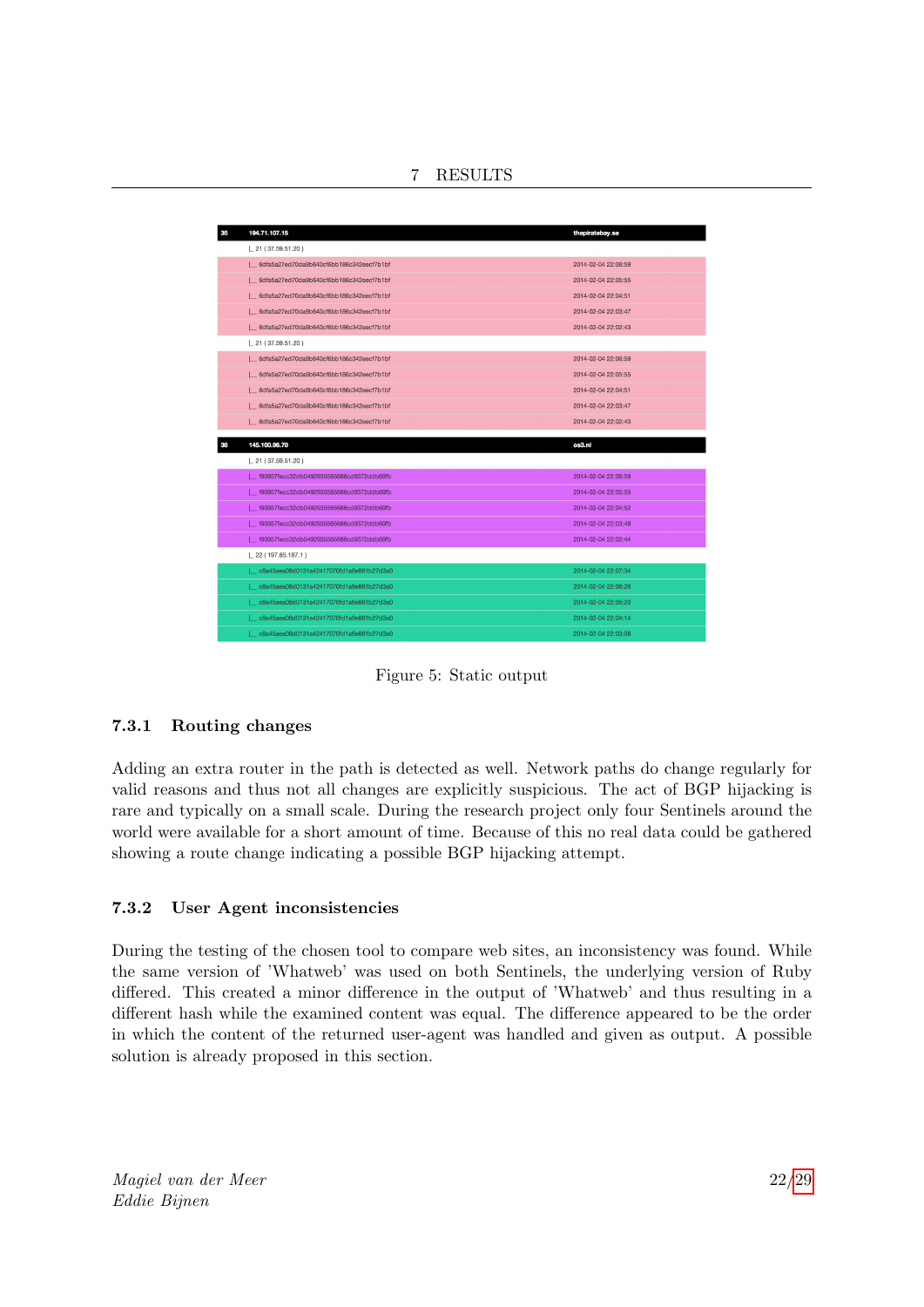#### 7.3.3 Dynamic Websites

Several of the sites that have been tested where dynamically updating their title with statistical information. For example,  $http://tweakers.net$  shows the number of visitors and how many are logged in at that moment. This made the testing of changes on the webpage level difficult as it is always changing. As shown in figure [4.](#page-21-2)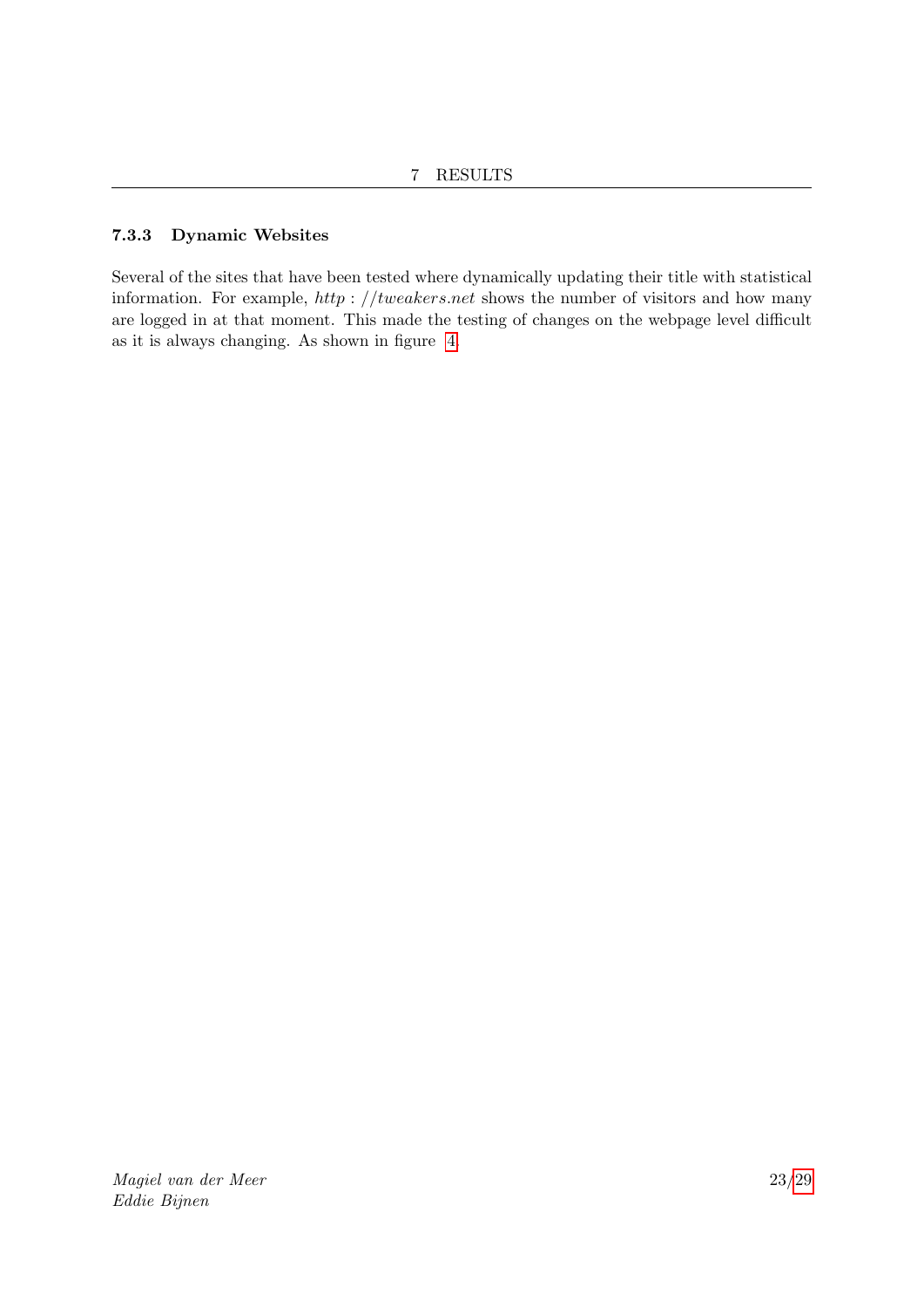## <span id="page-24-0"></span>8 How can an attacker avoid detection?

The difficulty of avoiding detection differs between fingerprinting methods. Each fingerprinting method requires their own way of fooling the sentinel. It is possible to generate the right reply so IP Hijacking isn't detected but it requires a lot of resources and non-public information. A list of possible evasion attempts is shown in Table [5.](#page-24-3)

| Service                | Possibilities of hiding                          |  |  |  |
|------------------------|--------------------------------------------------|--|--|--|
| <b>DNS</b>             | Alternate replies for Articulus and victim.      |  |  |  |
|                        | Forward to original.                             |  |  |  |
| <b>DNSsec</b>          | Access to upstream TLD and alternate replies     |  |  |  |
|                        | for Articulus and victim.                        |  |  |  |
|                        | Forward to original.                             |  |  |  |
| Mail services          | Same software and modules enabled.               |  |  |  |
|                        | MITM.                                            |  |  |  |
|                        | Forward to original.                             |  |  |  |
| Web server             | Same software and modules enabled.               |  |  |  |
|                        | MITM.                                            |  |  |  |
|                        | Forward to original.                             |  |  |  |
| TLS services           | Access to the certificate and private key.       |  |  |  |
|                        | Possible downgrade attack.                       |  |  |  |
|                        | Forward to original.                             |  |  |  |
| Traceroute             | Needs to be directly connected to a router       |  |  |  |
|                        | in the original path.                            |  |  |  |
| Open ports             | Port scan original and set up all of the above   |  |  |  |
|                        | for enabled services.                            |  |  |  |
| TCP/IP characteristics | Run Nmap and running appropriate kernel modules. |  |  |  |

<span id="page-24-3"></span>Table 5: How to avoid fingerprinting?

#### <span id="page-24-1"></span>8.1 DNS Records

To change the DNS records an attacker either need write access to the existing name servers or hijack the IP subnet that the name server is in. At which point one would need to deliberately return different results to the Sentinels then to other hosts. Changing the IP without this distinction will be detected by the Sentinels.

## <span id="page-24-2"></span>8.2 SMTP/IMAP/POP

The insecure mail services are relatively easily faked. One only needs to connect to the legitimate mail servers and imitate the replies. Luckily many companies have implemented the secure versions of SMTP/IMAP/POP. Because of the use of SSL and certificates the attacker would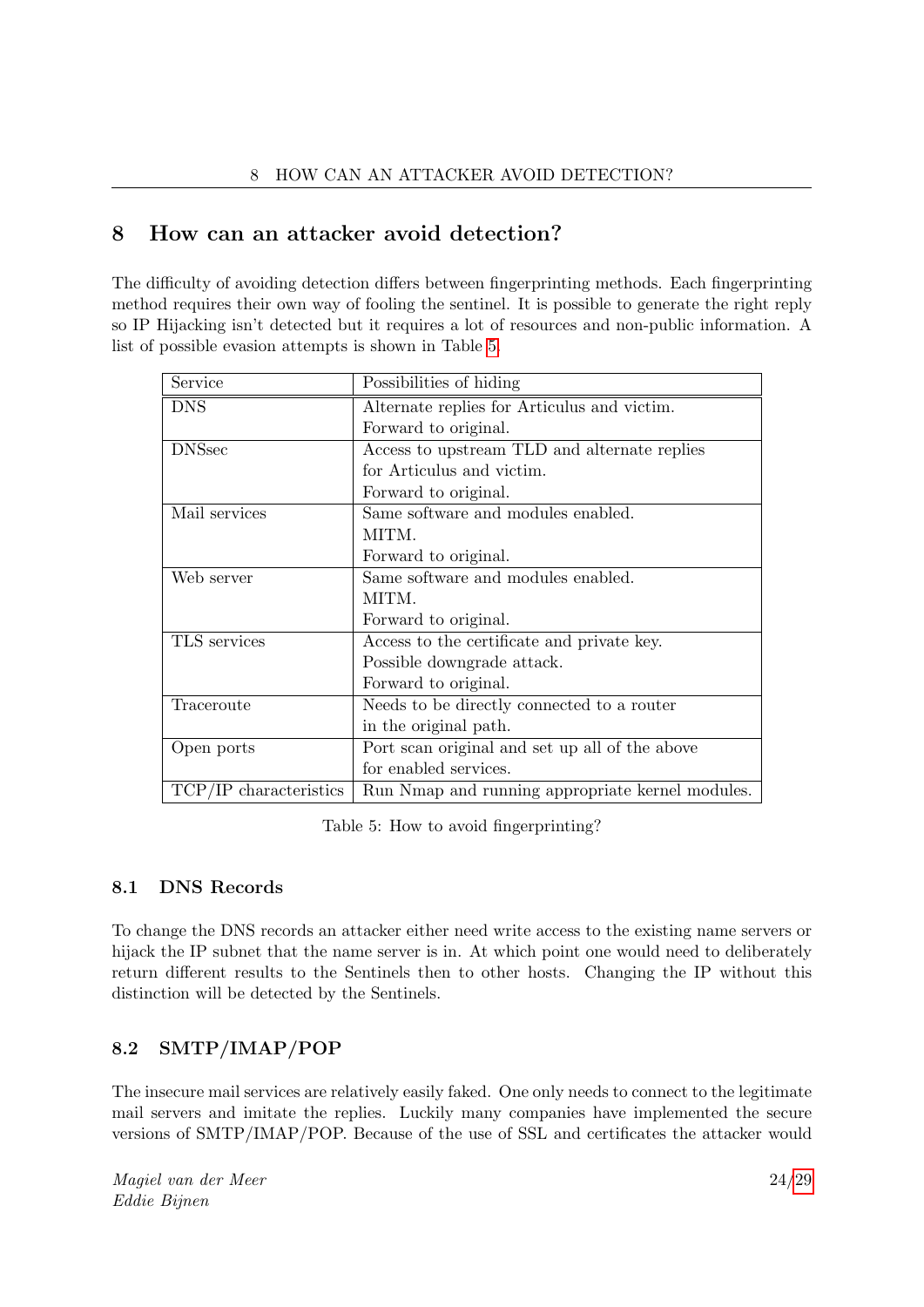need access to the private key that is stored on the server. If an attacker would have this level of access there would be little need for an IP hijacking attack. Attempting a downgrade attack by disabling the secure versions would be detected as well.

#### <span id="page-25-0"></span>8.3 Secure Shell

To imitate SSH we require the private key. Again if an attacker would have this level of access there would be little need for an IP Hijacking attack. The attacker can however leave the traffic untouched and forward it to the original server leaving the fingerprint intact.

#### <span id="page-25-1"></span>8.4 World Wide Web Server

Avoiding detection for insecure HTTP is relative easy. By using a transparent proxy that presents the original web page and forwards every query. The hijacker can stay undetected and any data transmitted over insecure HTTP can be captured. However when attempting to present a web page that is not the original, great effort must be put into using the same versions of the installed software and plug-ins.

#### <span id="page-25-2"></span>8.5 Secure Socket Layer

Without access to the private key the attack will not be able to imitate the server. However, if the server operators are not solely running TLS 1.2 a downgrade attack is possible. The severity of this depends on the supported cipher suites that are allowed on the server. The attacker may also leave the SSL traffic intact and forward it to the server and rely on the non-secure traffic, leaving the SSL signature intact.

#### <span id="page-25-3"></span>8.6 TCP/IP Fingerprinting

The TCP/IP fingerprint can be manipulated by the use of a special kernel module called 'Fingerprint Fucker'. And the uptime of a machine can also be changed by the use of a program called 'UptimeFaker' Both are not in public active development. But they do show that it is possible to alter the fingerprint. It would require effort and knowledge to maintain these modules and set them up correctly, but in theory, it could be done.

#### <span id="page-25-4"></span>8.7 Traceroute

Traceroute works by sending packets with an increasing TTL. The dropping router responds with a 'time exceeded' message. The only way to fake this correctly is to be directly connected to a router that is in the original path. If the router sends an BGP update and the packets take a route with legitimate routers outside the original route, they will respond with their IP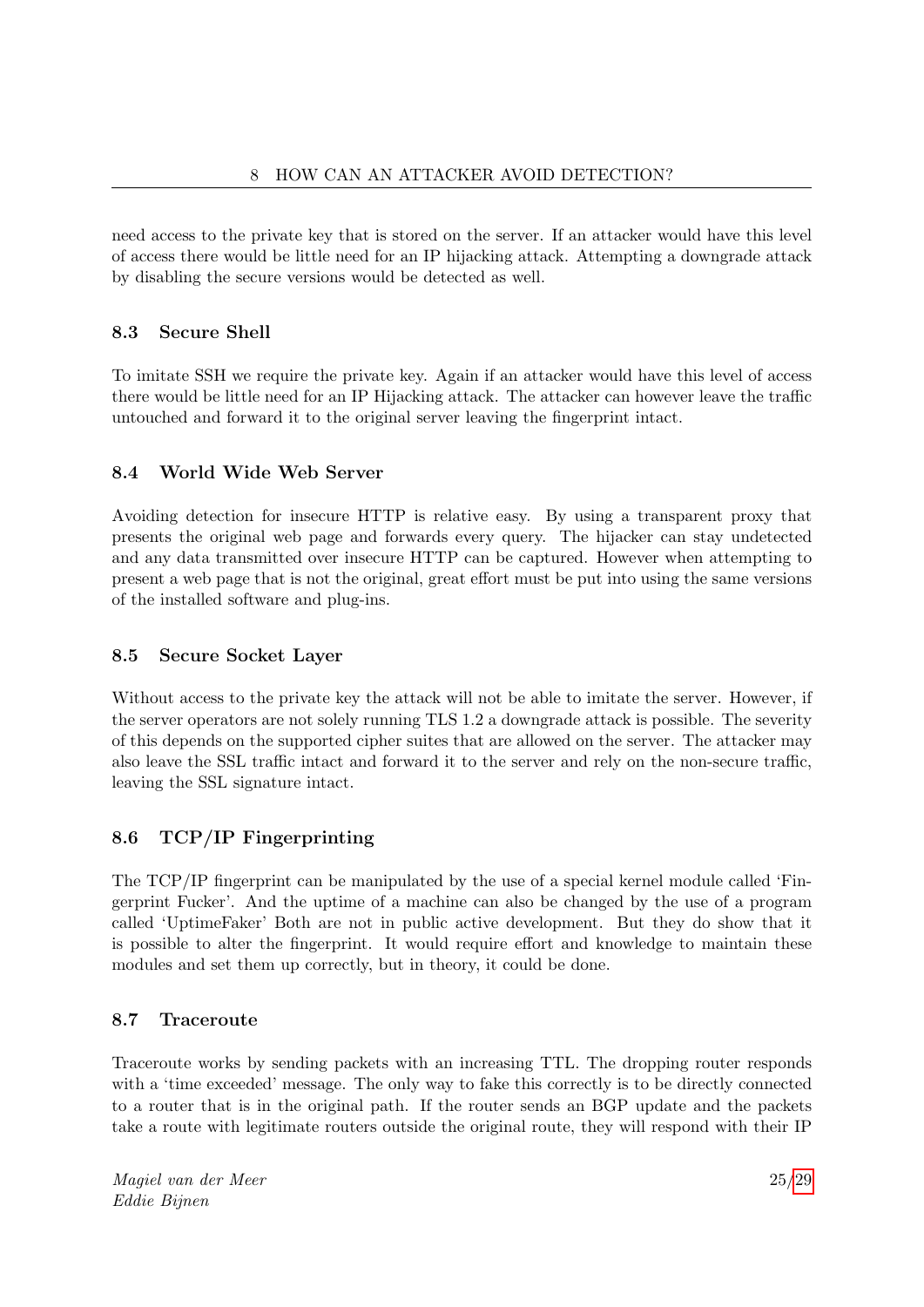and be detected by the Sentinels. If the attacker is connected to a router that is in the original route, he can fake and withhold the time exceeded messages. This will stay undetected by the sentinel but limits the amount of users that can be rerouted.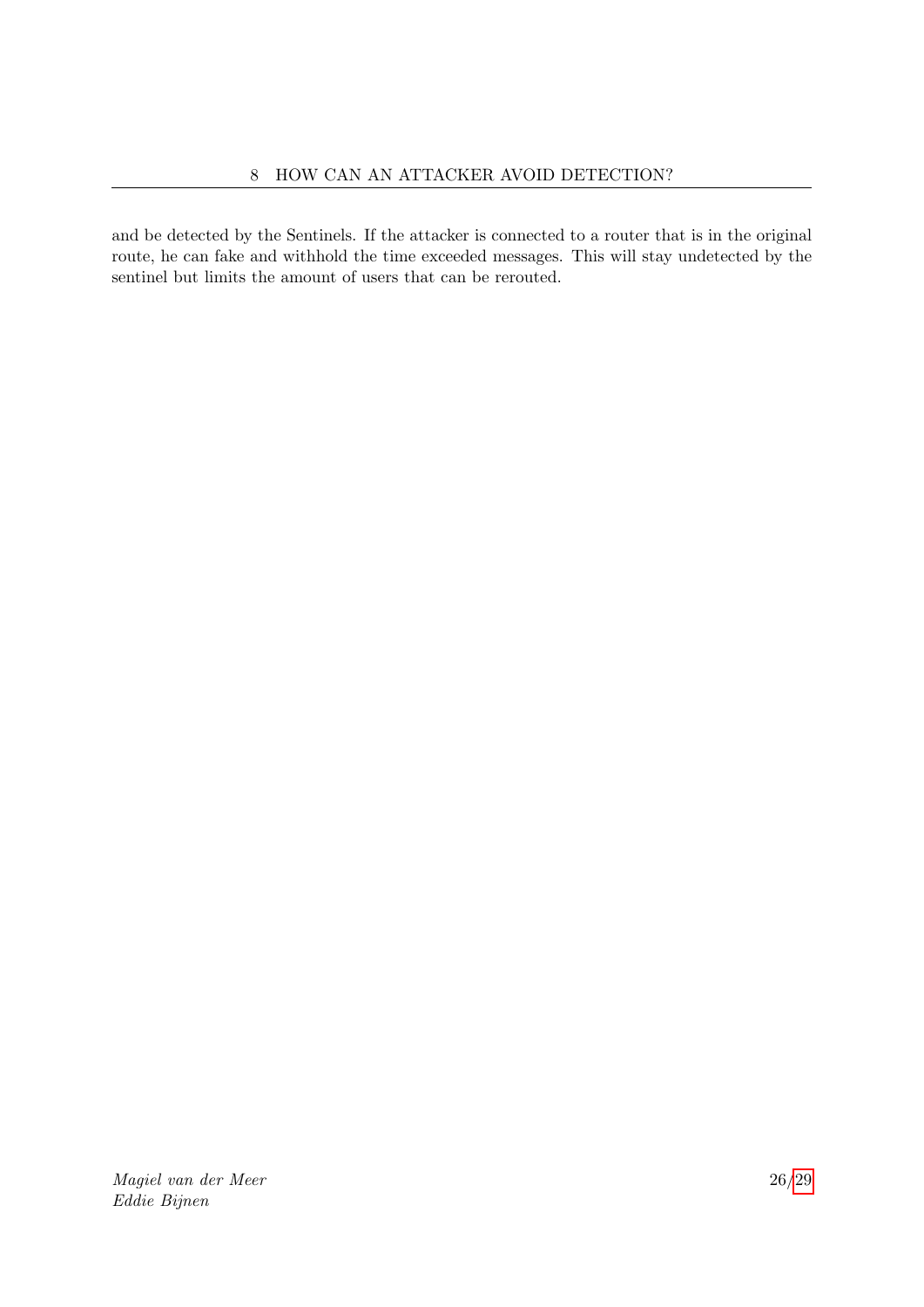## <span id="page-27-0"></span>9 Conclusion

BGP IP hijacking attempts as described in section [3.1](#page-7-1) pose threads to at-rist hosts or subnets. Changes to these hosts caused by BGP IP hijacking can be detected by creating a fingerprint of them from as many, globally spread out, points of the Internet. The application developed and described in section [1,](#page-4-1) Articulus, makes it exponentially harder to impersonate a server by probing predefined services on the at-risk hosts. An attacker would need to hide his attempts not just from human eyes but also from a system specifically built to detect the smallest changes in the way an at-risk host responds to requests. By probing services like IMAP, SMTP, HTTP, SSL enabled applications or probe for TCP characteristics the application can make an educated guess if a server is hijacked.

Hiding from Articulus is only possible if the Sentinels are not affected by BGP IP hijacking or by cloning the characteristics of the original server. The attacker can test the original server and mimic these on his own server. The difficulty for the attacker lies in the fact that he does not know which services and/or protocols are available and being fingerprinted and thus needs to take the risk of being detected. Although it is not impossible, the required access to the original server and effort make it very impractical to attempt hiding from Articulus.

#### <span id="page-27-1"></span>9.1 Future work

#### Articulus

Currently there is no user management, The Articulus management interface has no access control system thus no distinction is made in user access level. Every user that can reach the site can alter all available scans. It is advised to integrate an authentication and authorization system in the Articulus management interface before running it in a production environment.

Creating a program which scans subnets and adds new nodes found in this subnet as a node to the existing Articulus system.

Write and add the finger result comparison Python-scripts to the system.

Add a notification class which can be called by the Articulus Python class so notifications can be sent to the configured receivers.

The weights assigned to fingers are not based on research but on the experience of the IP Hijacking Researchers. Research can be done to tune these to make the results more reliable. The system is developed in a way that the weight is configurable per finger.

#### Cookie/session checking

If the site that is being monitored is using a login system, one could pass the cookie information to the Sentinels. The Sentinels will continue visiting the site keeping the cookie/session active.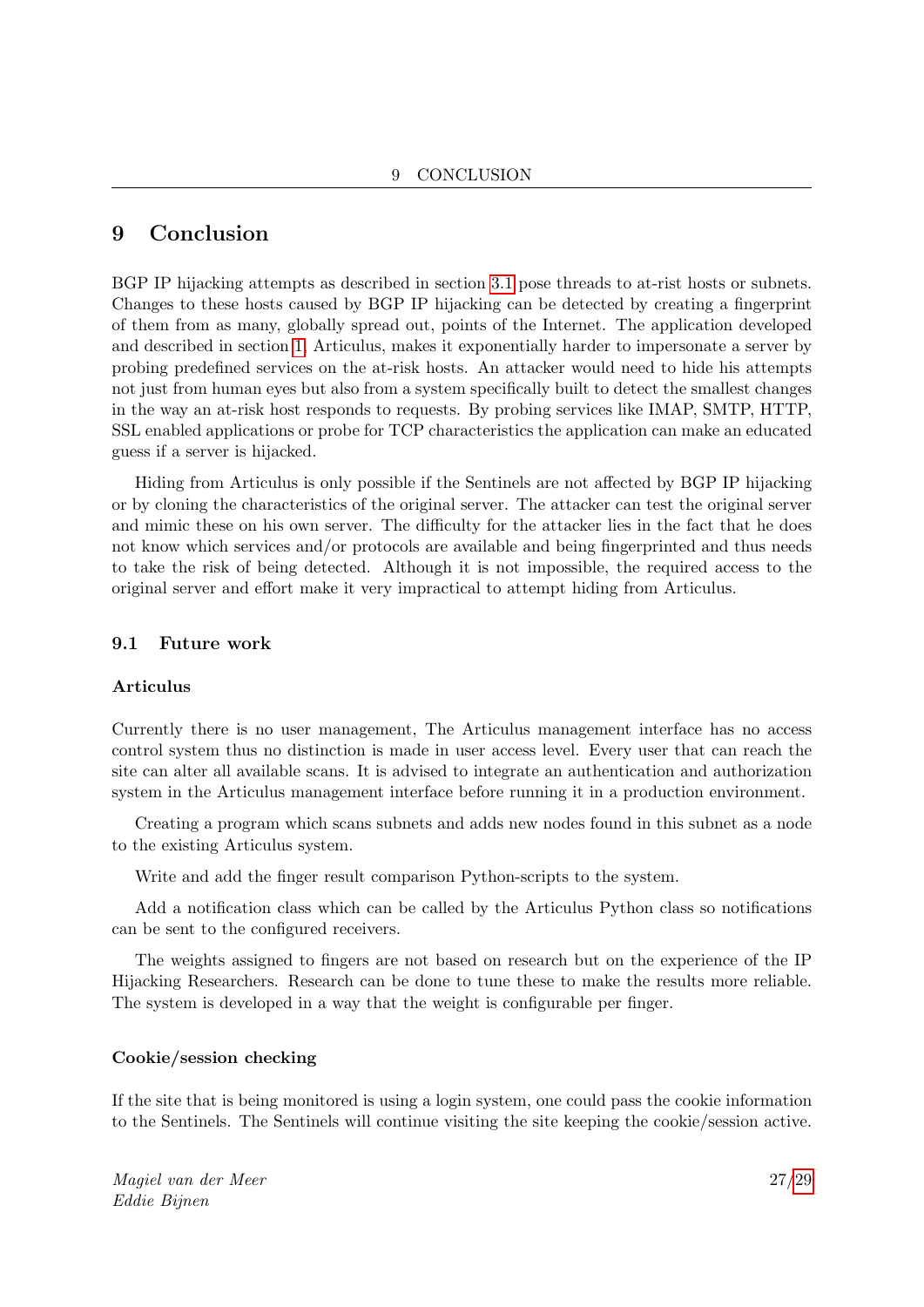When the owner of the site changes the knowledge of which cookie belongs to which username will be lost, indicating a problem. The effectiveness and reliability of this method is something that would have to be researched.

#### BGP update monitoring

Currently Articulus does not support BGP monitoring. An addition that could be built is a module that monitors BGP updates through BGPmon open telnet servers. A change in the BGP infrastructure could be directly fingerprinted and compared with results from other Sentinels, allowing Greenhost to screen the Internet live and detect possible IP hijacking.

## <span id="page-28-0"></span>Used tools

Special thanks goes out to the developers of:

- Nmap
- Whatweb
- Bootstrap
- Python
- Apache
- UNIX networking utils
- jQuery

The development of Articulus relies on these tools and have made the realization of Articulus possible.